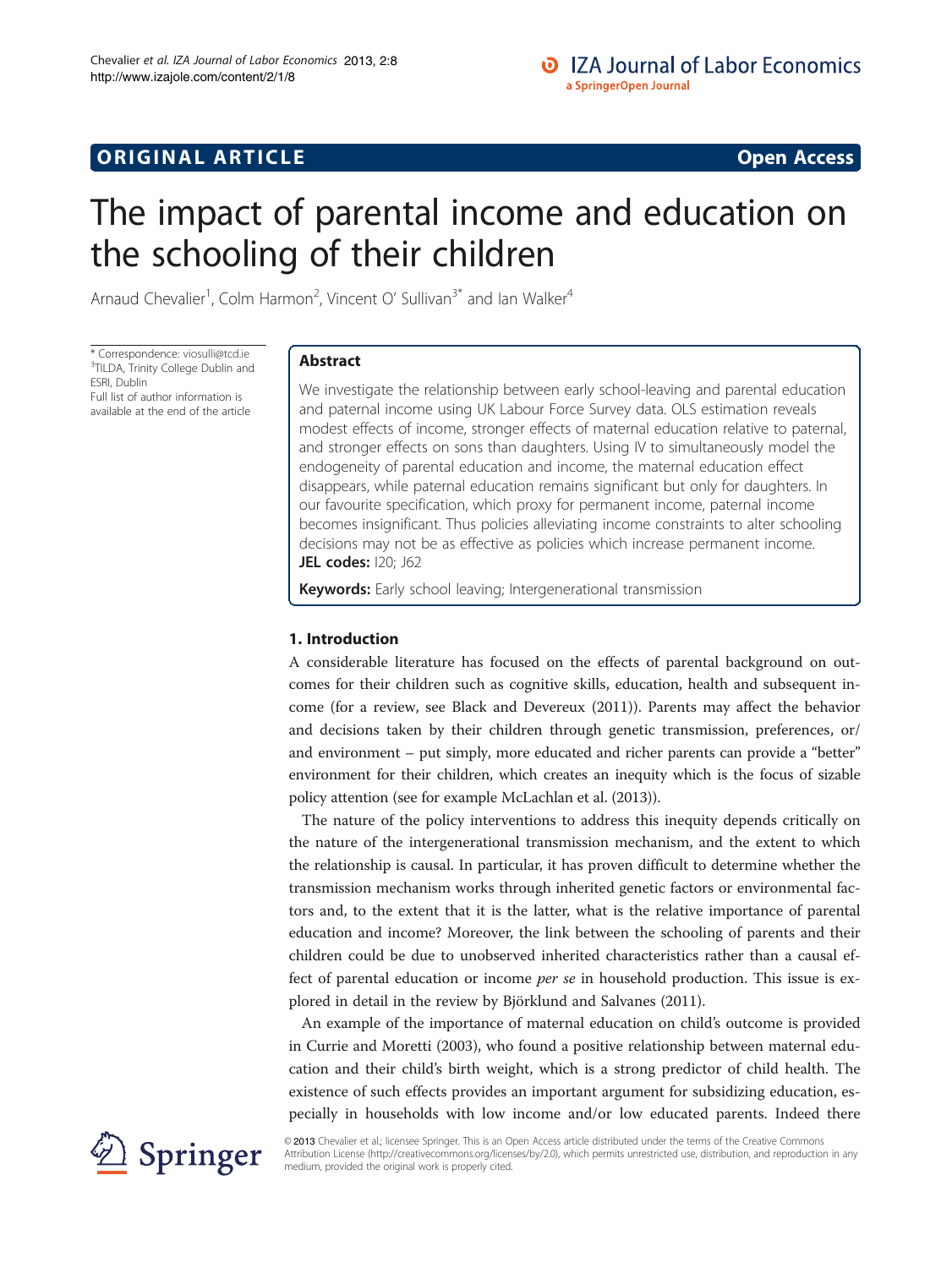may be multiplier effects since policy interventions that increase educational attainment for one generation may create spillovers to subsequent generations. The literature is not entirely consistent but it is generally believed that, while raising the education of mothers and fathers has broadly similar effects on household income, the external effects on children associated with parental education are larger for maternal education than for paternal, because mothers tend to be the main provider of care within the household.

Understanding the mechanisms by which parental education may affect children's outcomes is more difficult than establishing that there is an effect. Firstly, parental education may be a direct input into the production function that generates the quality of the endowments that children have in various domains (health, ability etc.). Secondly, it may also affect the choice of other inputs. Thirdly, it may indirectly facilitate a higher quantity and/or quality of other inputs through its effect on household income. The use of policy instruments such as income transfers to attempt to break the cycle of disadvantage presumes this latter route is important.

This paper addresses an important issue in the existing literature: the causal effect of parental education on children, allowing for the separate effects of maternal and paternal education; and for the causal effect of household income, controlling for education. To date, no study has simultaneously tried to account for the endogeneity of both parental education and parental income. The distinction between education and income is important since differences in policy approaches hang on their relative effects. Using a series of British cross-sectional datasets, we begin by confirming the usual finding, using least squares, that parental education levels and paternal income are positively associated with good child outcomes: in particular, with later school leaving<sup>1</sup>. This outcome measure is important because recent UK governments have targeted a reduction in the proportion of pupils leaving at 16, and committed to a phased increase in the minimum age at which youths can leave education and training. We go on to use instrumental variable methods to take account of the endogeneity of both parental income and education. We exploit a variety of ideas for identification that have been used in other research, including changes in the minimum school leaving age for the parents; month of birth of the parents which captures early school tracking that affected the parental cohorts; and parental union status and its interactions with occupation that affect paternal income independently from education.

#### 2. Previous literature

It is widely shown that children brought up in less favorable conditions obtain less education, despite the large financial returns to schooling (Heckman and Masterov ([2005](#page-20-0)). Indeed there is a large correlation between the education level of parents and their children (Björklund and Salvanes [\(2011\)](#page-20-0). However the transmission mechanism behind such intergenerational correlations has never been made clear. Krueger ([2004](#page-21-0)) reviewed various contributions supporting the view that financial constraints significantly impact on educational attainment. However, Carneiro and Heckman ([2004](#page-20-0)) suggest that current parental income does not explain child educational choices, but that family fixed effects that contribute to permanent income, such as parental education levels, have a much more positive role. This is the central conclusion of Cameron and Heckman ([1998\)](#page-20-0), using US data, and Chevalier and Lanot [\(2002](#page-20-0)), using the UK National Child Development Study data.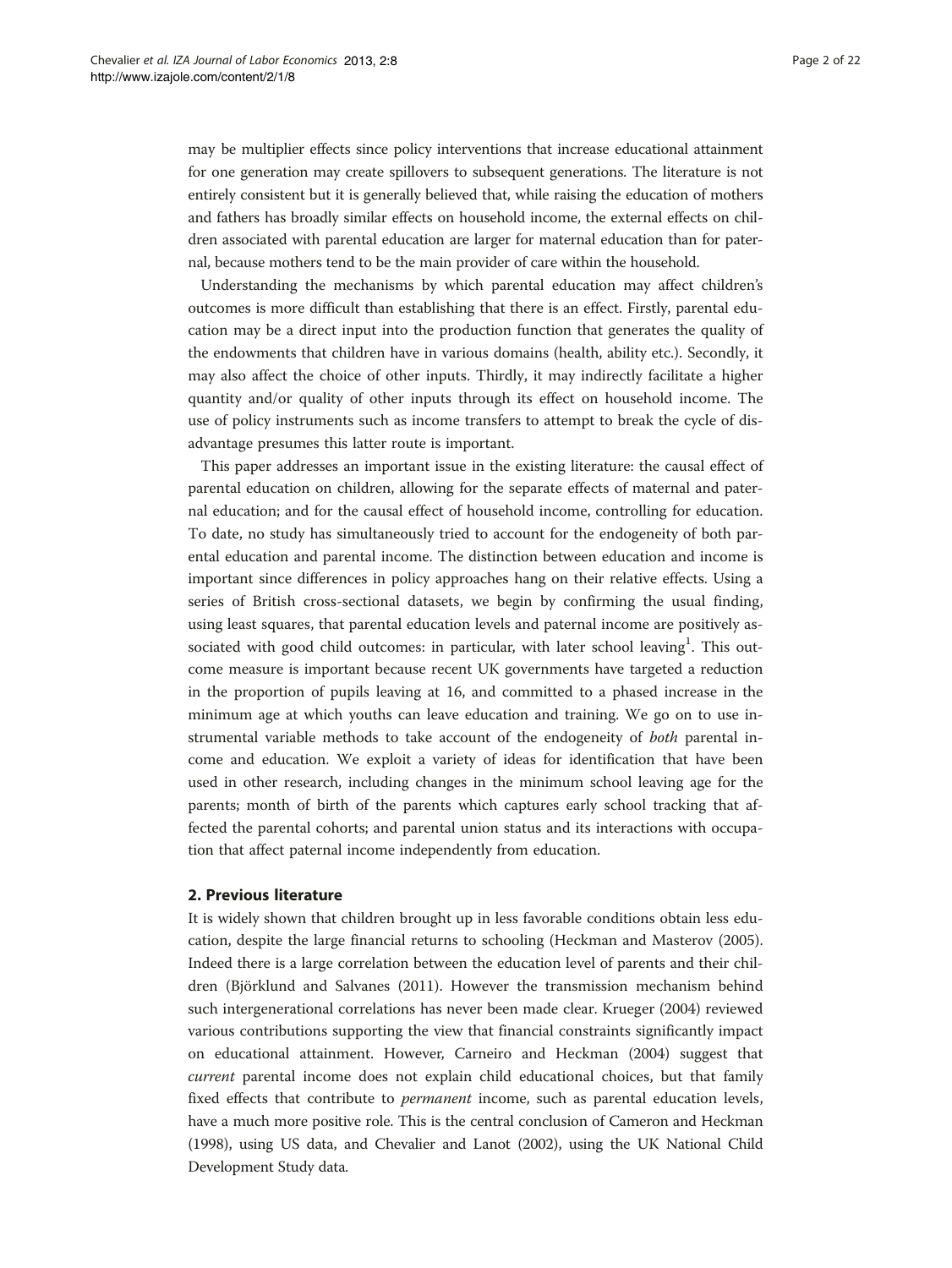To date, researchers have attempted to identify the exogenous effect of either parental education or of parental income, but not both effects simultaneously. The literature on estimating the causal effect of parental education on the child's educational attainment has relied on three identification strategies: instrumental variables, adopted children, and twins.

The first identification strategy, and the one most relevant to this paper, uses instrumental variables methods based on 'natural' experiments or policy reforms that change the educational distribution of the parents without directly affecting children. Black et al. ([2005\)](#page-20-0) exploit Norwegian educational reforms which raised the minimum number of years of compulsory schooling over a period of time, and at differential rates between regions of the country. Their IV estimates show little evidence of causal effects except for evidence of maternal education on son's education. However, Oreopoulos et al. [\(2006](#page-21-0)) using the same approach, but using US Census data from 1960, 1970 and 1980, report that an increase in parental education by one year decreases the probability of a child repeating a schooling year (or grade) by between two and seven percentage points. Investigating some possible mechanisms for this education transmission, Dixon et al. [\(2013](#page-20-0)) confirm the causal effect of paternal education on literacy and numeracy skills from as early as age four, and estimate that by age sixteen, the children of parents affected by a British school leaving age reform, gained an additional 0.1 of a standard deviation in test scores over other children. Lundborg et al. ([2011](#page-21-0)) report a positive effect on cognitive, non-cognitive skills and health for Swedish children whose parents were affected by a similar reform. Of course, the minimum school leaving age is likely to affect the bottom of the schooling distribution more than the top so there is a clear case for thinking, in a heterogeneous effects model, that such estimates provide Local Average Treatment Effect estimates that are not strictly comparable to OLS. However, to the extent that policymakers are particularly concerned about early school leavers, such estimates are still of interest.

Alternative strategies to account for the endogeneity of parental education is to account for genetic effects by comparing adopted and natural children (Sacerdote [\(2004](#page-21-0)) or Plug [\(2004](#page-21-0))), or the children of twins (Behrman and Rosenzweig [\(2002](#page-20-0)). The conclusions from these identification strategies tend to support positive effects of paternal education and no effect of maternal education in twin studies, and positive effects of both parents in adoption studies. For example, Bjorklund et al. [\(2006](#page-20-0)) uses a register of Swedish adoptees, which allows controls for both natural and adoptive parents' education. After correcting for the potential bias caused by non-randomness in this population, they find that genetics account for about 50% of the correlation in education between generations but also that the causal effect of adoptive parents' education remains highly significant; i.e. nurture is an important factor.

Holmlund et al. [\(2011](#page-20-0)) investigate whether the disparities in results in the literature are due to differences in the sample used or in the identification strategies. Using Swedish Population Register data, they implement all three methods, i.e. twins, adoptees and IV. Their results are consistent with the weight of the existing literature. In twin studies, the maternal effect is small and about half of the paternal education effect. This conclusion is reversed when using adoptee samples. When relying on IV to estimate the causal effect of parental education, the paternal effect is never significant but the maternal effect is quite large. They also find that there are non-linearities in the effect of education with the effect of parental education being larger at higher levels of education. Pronzato ([2012](#page-21-0)) notes that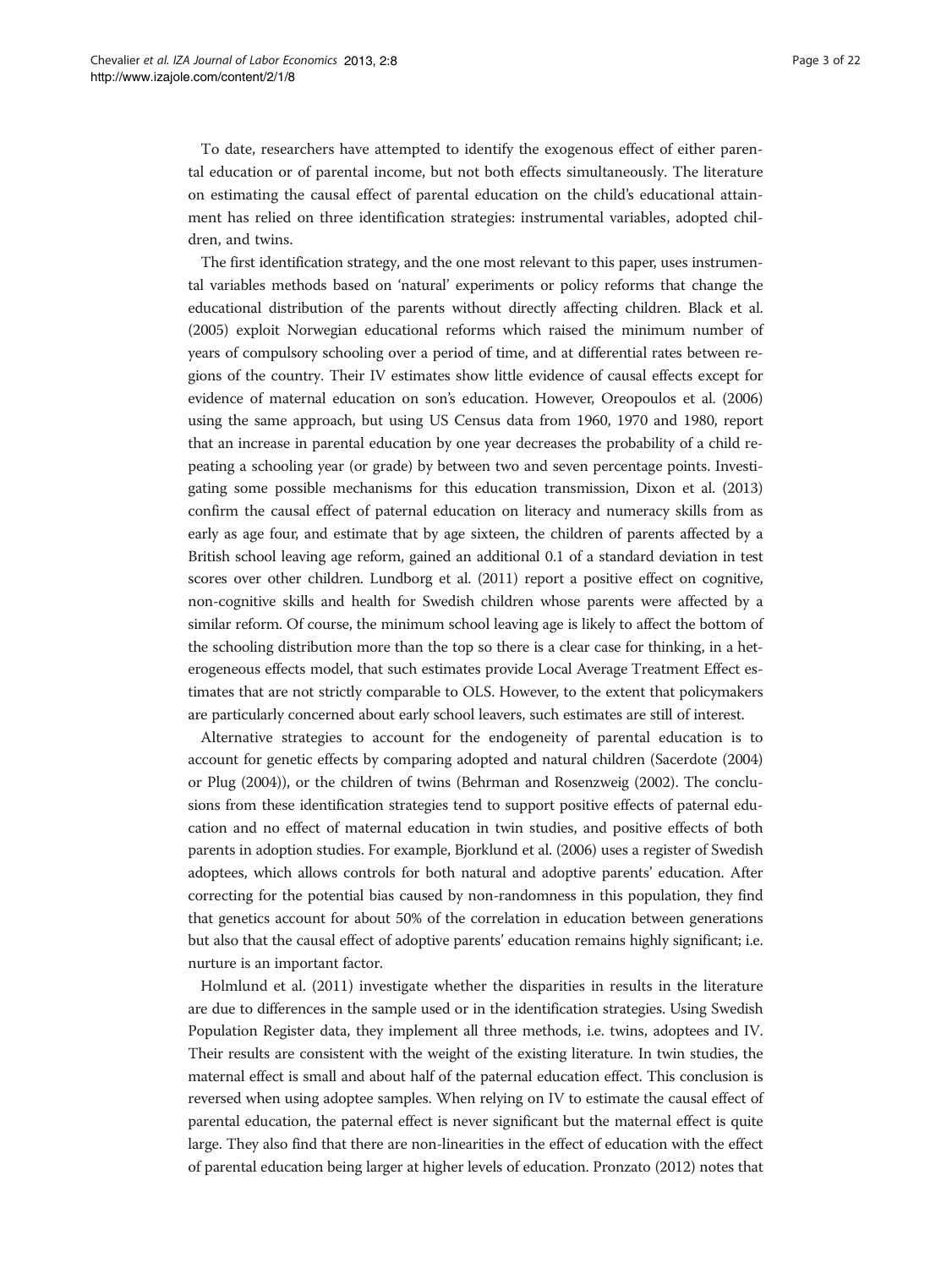the estimates for maternal education are sensitive to size and selection, in a way that can reconcile the results from different studies.

The literature on the causal effects of parental earnings or incomes on educational outcomes is not as extensive as the literature on parental education. Blanden and Gregg ([2004](#page-20-0)) review US and UK evidence on the effects of policy changes which largely focus on improving short-term family finances (see also Almond and Currie ([2010\)](#page-20-0). These include initiatives such as variation in welfare-to-work reforms which change the extent of financial support available, or the Moving to Opportunity (MTO) experiments in the US, which provided financial support for higher housing costs associated with moving to more affluent areas<sup>2</sup>. Confounding factors create sizable challenges in assessing the impact of income on child educational attainment. For example welfare reforms may create exogenous income 'shocks' but they also are aimed at increasing parental labor supply, which may also affect child educational attainment.

In the UK, the Educational Maintenance Allowances (EMA's) provided a sizeable means tested cash benefit conditional on participation in education (Dearden et al. [2009](#page-20-0)). Evaluations of the EMA policy trials showed enrollments increased by up to 6% in families eligible for full subsidies. However, this transfer was conditional on staying in school and so this reform is not directly informative about the effects of unconditional variations in income.

Other studies have relied on intertemporal variation in incomes between siblings, but it is unclear that parents do not take compensatory actions in the face of differential financial resources associated with each sibling. If they do, then sibling studies estimate the effects net of those actions. Other studies look at value added in the form of changes in outcomes associated with changes in income over time to difference out unobserved heterogeneity. Similar studies use early measures of outcomes as controls for unobserved heterogeneity. However, estimation of such lagged dependent variable models are, in general, inconsistent in the presence of fixed child or family effects. Nor are they very satisfactory ways of dealing with endogeneity because income may, itself, respond to lagged outcomes – for example, a failing child may stimulate a parent to work harder, to provide more financial resources to allow the child to improve.

In the absence of convincing experimental evidence and because of doubts over the validity of sibling-based studies, instrumental variables have been used to identify the effect of parental income effects on child outcomes. Shea [\(2000](#page-21-0)) uses union status (and occupation) as an instrument for parental income. The identifying assumption is that unionized fathers are not more 'able' parents than nonunionized fathers with similar observable skills. Mayer ([1997](#page-21-0)) uses variation in family income caused by state welfare rules, income sources and income before and after the education period of the child, as well as changes in income inequality. While strong identification assumptions are used in both these studies, they both find that changes in parental long-run income have only modest and sometimes negligible effects on the human capital of the children<sup>3</sup>. Finally, Jenkins and Schluter [\(2002\)](#page-21-0) is notable for being one of the few studies to control for both income, at various ages, and education. They study the type of school attended (vocational or academic), using a small German dataset, and find income late in the educational period is more important than early stage income. However, income effects are small relative to education effects. However, the analysis assumes exogenous income and parental education.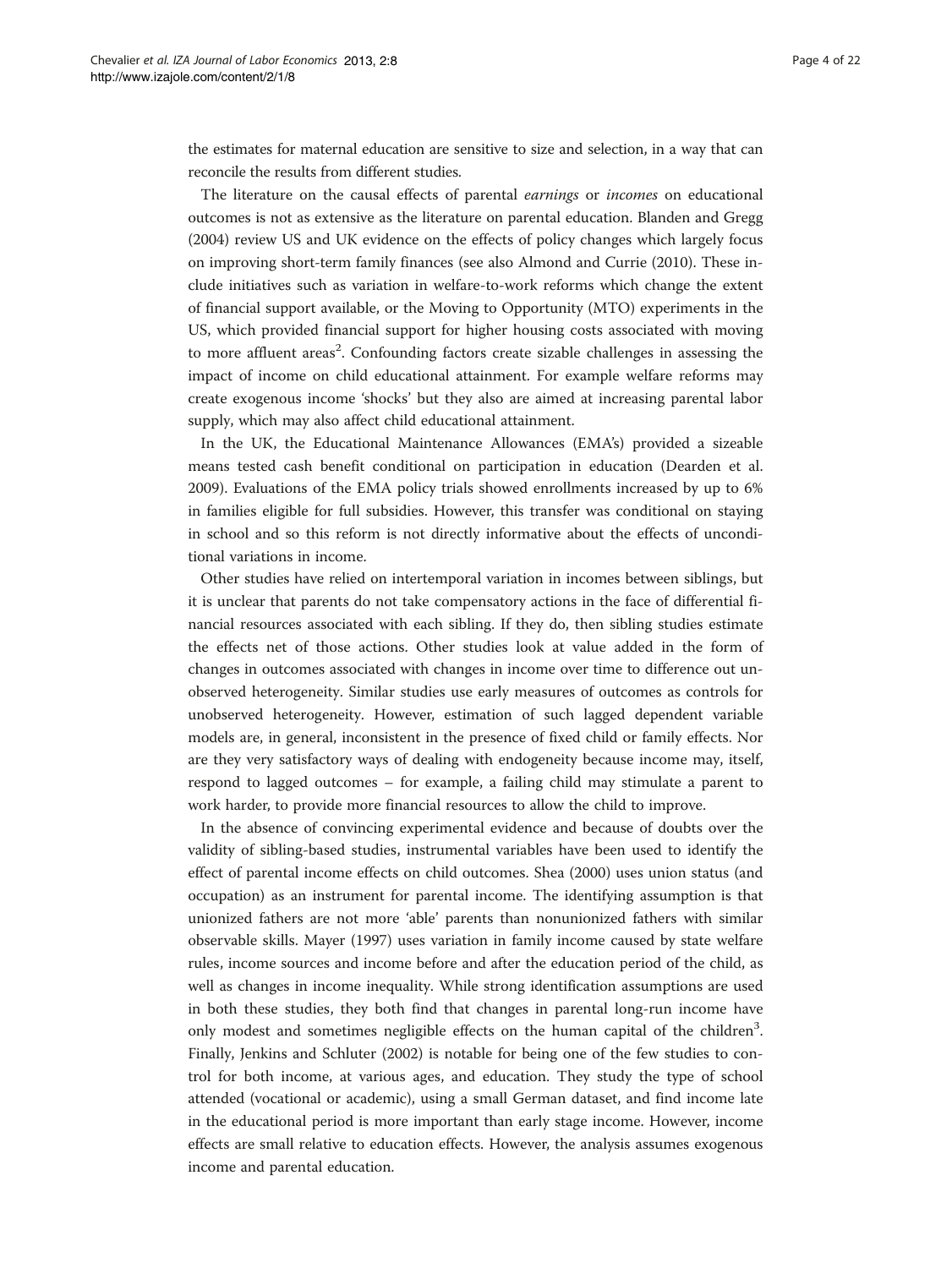#### 3. Data, sample selection and sources of exogenous variation

Our analysis is based on the Labour Force Survey (LFS) - a quarterly survey of households in the U.K. In each quarter there are roughly 120,000-160,000 respondents (more in earlier surveys) from the approximately 50,000-65,000 households surveyed. Households are surveyed for five consecutive quarters. We pool the data from households in the fifth quarter over the period 1993-2012<sup>4</sup>. Children aged 16 to 18 living at home are interviewed in the LFS, so parental information can be matched to the child's record only when children are living with their parents. Our sub-sample consists of those children observed in LFS at ages 16 to 18 inclusive (and therefore have made their decision with respect to post compulsory education participation) which is approximately 56,000 observations, or 4% of all LFS respondents. This corresponds closely to the population of 16 to 18 year olds in census data.

The age range we consider is limited because we need to observe respondents while they are still living at home in order to observe parental background (respondents are not asked directly about their parents). An examination of British Household Panel Survey data suggests that only 6% of children aged 16–18 have already left home. However, this censoring in the LFS data becomes more severe with older teenagers - whilst 98% of 16-year-old children are observed living with both parents, this proportion falls to 88% for those aged 18 years old<sup>5</sup>. We therefore drop 2,581 teenagers who do not live with their parents and a further 12,995 who live with only one of their parents, since we need to observe both paternal and maternal education.

Due to these age restrictions, the key outcome of interest in this paper is the decision to participate in post-compulsory schooling, defined as a dummy equal to one if the 16 to 18 year old child is either in post compulsory education at present or was in education between 16 and 18 but had left school by the time of interview<sup>6</sup>. Only 16 year olds who are surveyed between September and December are included to ensure information on their post- compulsory education decision is available. To arrive at our final sample we also drop observations from Scotland and Northern Ireland. Although these regions changed their minimum school leaving ages at different times than England and Wales, they also have quite distinct education systems. This drops another 5,342 observations.

Moreover, for our instruments to be observable in the data we impose the following additional restrictions: we select teenagers whose father is working and reporting his income; both parents were born after 1933 (and so were not affected by the earlier raising of the school leaving age from 14 to 15, and whose school leaving is unlikely to have been directly affected by World War II); both parents were born in the United Kingdom and are currently resident in England or Wales $^7$ . We also drop observations with missing data on the variables of interest. The details of the original LFS data and the impact of the selection criteria on the variables of interest can be seen in Table [1.](#page-5-0) Focusing on children living with both parents means that our sample is disproportionally composed of children staying in. While the final set of restrictions severely cut the sample size (16,798 observations left), this does not alter the mean age and educational attainment of those 16–18 year-olds living with both parents. As such, our final sample appears representative of the population of 16–18 year old living with both parents.

Figures [1](#page-5-0) and [2](#page-6-0) show the participation rate in post-compulsory schooling in our final sample broken down by paternal and maternal education. The education of the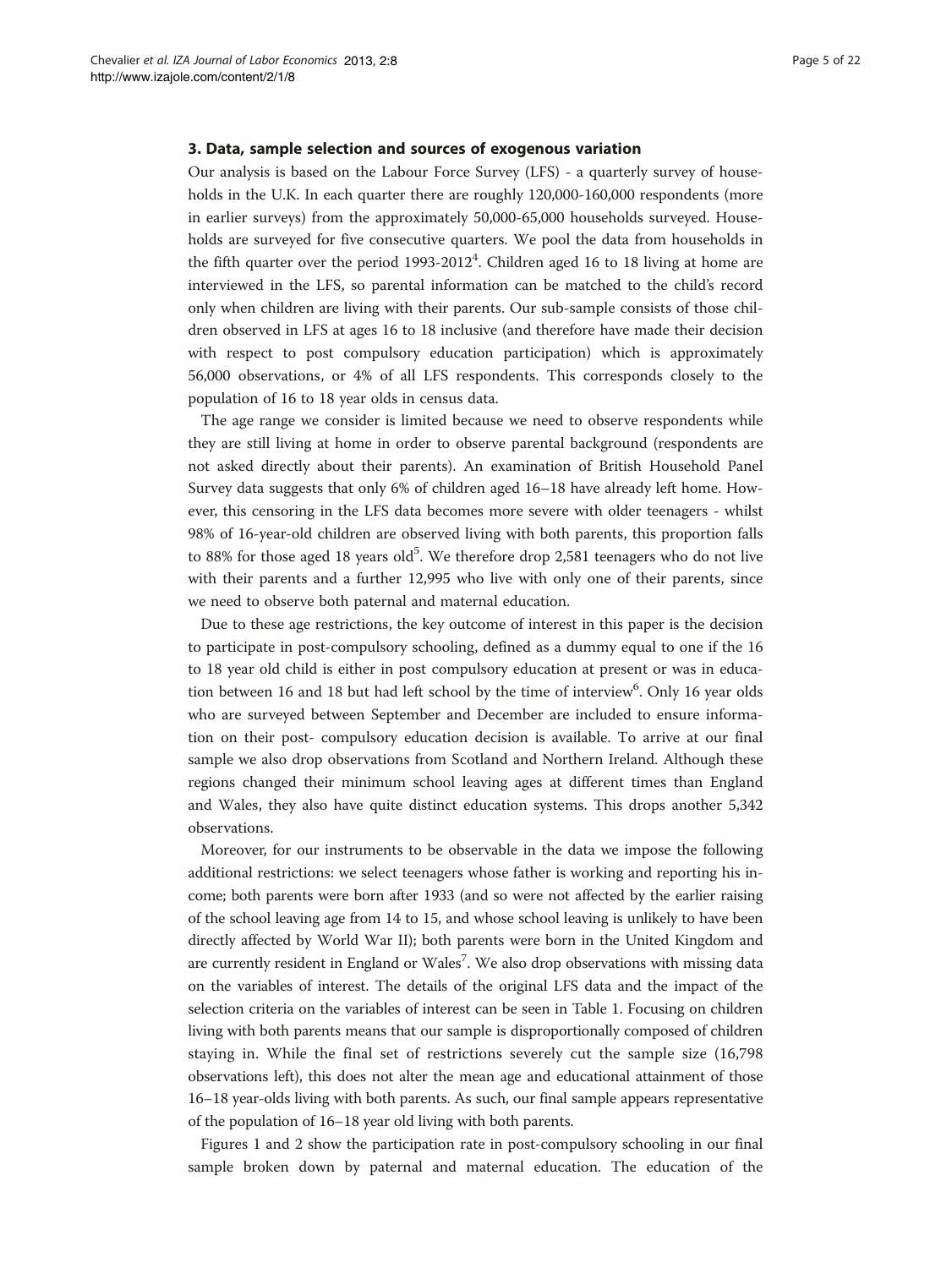<span id="page-5-0"></span>

|  |  |  | Table 1 Sample selection from pooled LFS 1992-2012 |
|--|--|--|----------------------------------------------------|
|--|--|--|----------------------------------------------------|

|                    | All those<br>aged 16, 17 or 18 | Living away<br>from parents | Living with<br>one parent | Living with<br>both parents | Final<br>sample |
|--------------------|--------------------------------|-----------------------------|---------------------------|-----------------------------|-----------------|
| Age distribution:  |                                |                             |                           |                             |                 |
| % aged 16          | 23.08                          | 10.34                       | 24.26                     | 23.5                        | 24.01           |
| % aged 17          | 39.84                          | 29.87                       | 41.12                     | 40.06                       | 39.92           |
| % aged 18          | 37.09                          | 59.78                       | 34.62                     | 36.44                       | 36.07           |
| % staying on at 16 | 75.08                          | 50.02                       | 72.37                     | 77.46                       | 78.12           |
| Observations:      | 56,650                         | 2,581                       | 12.995                    | 41.074                      | 16,798          |

Note: The following are dropped from the penultimate column to form the final sample in the following sequence: families residing in heavily oversampled Northern Ireland (1,893 observations), families residing in Scotland (3,449), families where the parents were not born in England and Wales but who arrived after finishing their schooling (6,372), very old or very young parents (317), those missing basic demographic information such as date of birth (280), where father is not working (4,004) or self employed (4,353) or unknown (328), union status of father unknown (1,316) or has no or missing reported earnings (1,964).

children appears closely correlated with the education of their parents, particularly up to a school leaving age of 18. Having parents with more education than this level does not substantially affect the staying-on probability of children, which is then almost 100%<sup>8</sup>. The fraction of sons with post compulsory schooling is 30 points higher for father with a degree (leaving age of 21) compared to those who left school at 15. There are some sizable gaps between the participation of girls and boys from lower educated parents. Among this group sons are more than 10 percentage points less likely to participate than daughters However, these gender gaps in educational attainment narrow with parental education. Despite the restriction to construct it, the sample displays the expected relationship of interest.

Table [2](#page-7-0) shows some selected statistics for the sample used in our analysis. The postcompulsory schooling participation rate is 74% for boys and 83% for girls<sup>9</sup>. There are large, statistically significant, differences in the parental education and household income levels between those that remain in school compared to those that leave: almost one year extra of parental education on average and more than 20% higher paternal earnings. Additionally, early leavers typically have parents who are two years younger.

Parental income is potentially endogenous either because it is correlated with unobservable characteristics which are correlated with the child's educational attainment, or because the parental education effect is transmitted through income. Following Shea ([2000](#page-21-0)), we assume that union membership status creates an exogenous change in income, which is independent of parenting ability and the child's educational choice.

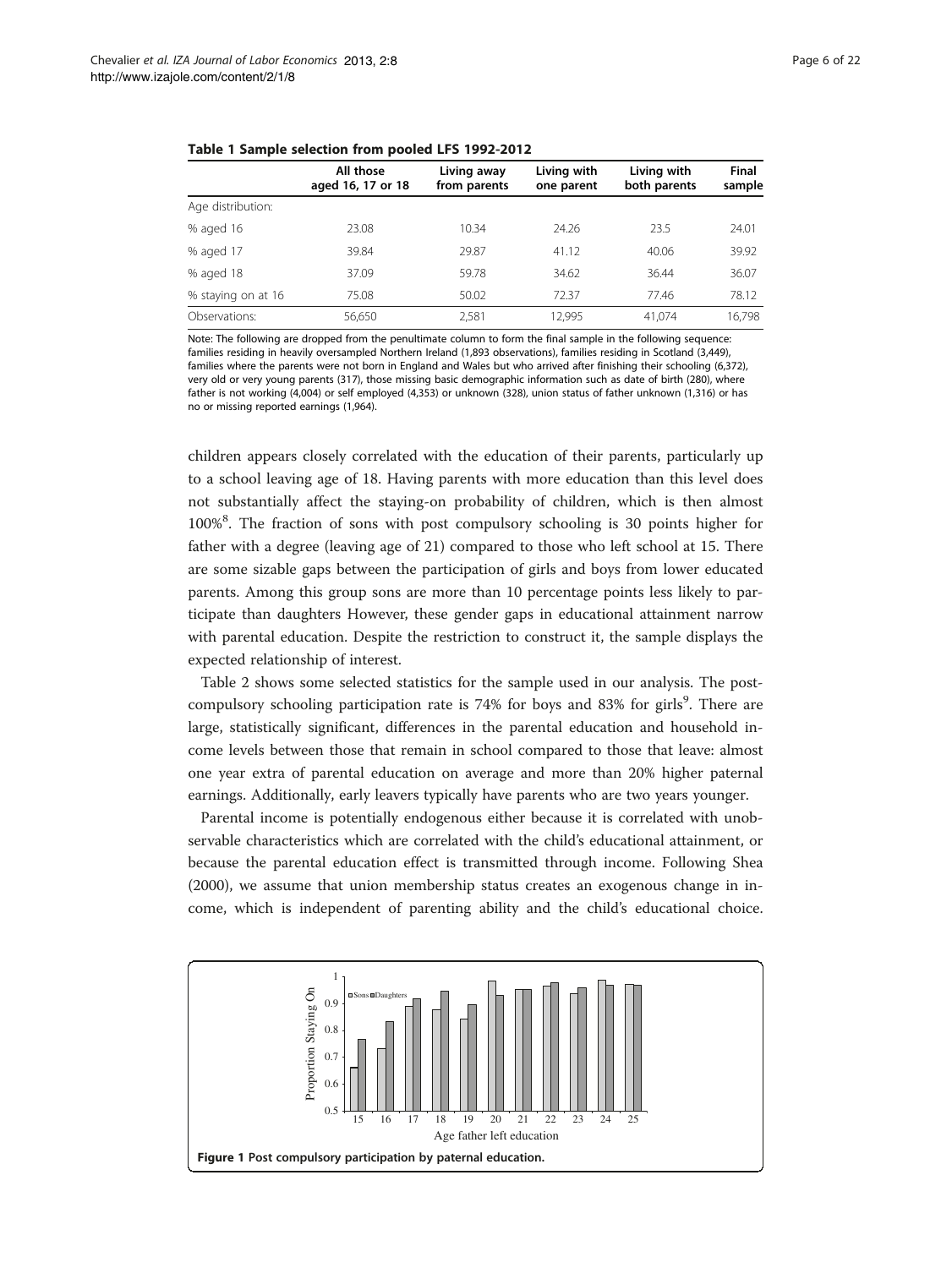<span id="page-6-0"></span>

Indeed the raw data, presented in Table [2](#page-7-0), shows that children who stayed on were just as likely to have unionized fathers as children who do not stay on in education.

Lewis ([1986\)](#page-21-0) and much subsequent work, demonstrates that wages vary substantially with union status, even after controlling for observable skills. This is also the case in our data. Figure [3](#page-8-0) shows the kernel densities of the earnings of union member fathers and non-union fathers. The raw union/non-union earnings gap for fathers in our selected sample is 8%. If union wage premia reflect rents rather than unobserved ability differences it seems plausible to make the (stronger) identifying assumption, used in this paper; that union status, controlling for occupation, is uncorrelated directly with the parental influence on educational outcomes of the chil-dren<sup>10</sup>. In any event, we are assuming, as in Shea ([2000](#page-21-0)), that unionized fathers (and their spouses) are not more 'productive' as parents than non-union fathers with similar observable skills. This is supported by evidence from the British Cohort Study (BCS) where we find little to suggest that parenting behavior differs across the union status of fathers $^{11}$ .

Parental education is likely to be endogenous. Here we rely on two sources of exogenous variation. First, we identify the effect of parental education on children's education using the exogenous variation in schooling caused by the raising of the minimum school leaving age (abbreviated as RoSLA: Raising of the School Leaving Age). Specifically, individuals born before September 1957 could leave school at 15, while those born after this date had to stay for an extra year of schooling. This policy change creates a discontinuity in the years of education attained by the parents. Figures [4](#page-8-0) and [5](#page-9-0) illustrate this by showing mean years of schooling by birth cohort (in 4 month intervals) around the reform date. That is, we take a narrow window of birth cohorts around the reform (+/− four years) to minimize the influence of any long-term trends across birth cohorts. There is a marked jump for parents born after September 1957 that coincides with the introduction of the new higher school leaving age. Note that, pre-reform between 30% and 40% of the parents used in this paper left school at the minimum age. So the reform did bite, and changed the behavior of a substantial fraction of individuals in the affected cohorts. Individuals affected by the new school leaving age had, on average, completed half a year more schooling than those born just before the reform. Chevalier et al. ([2004\)](#page-20-0) showed that the effect of this reform was almost entirely confined to the probability of leaving at 15 relative to  $16 -$  there was little effect on educational attainment higher up the years of education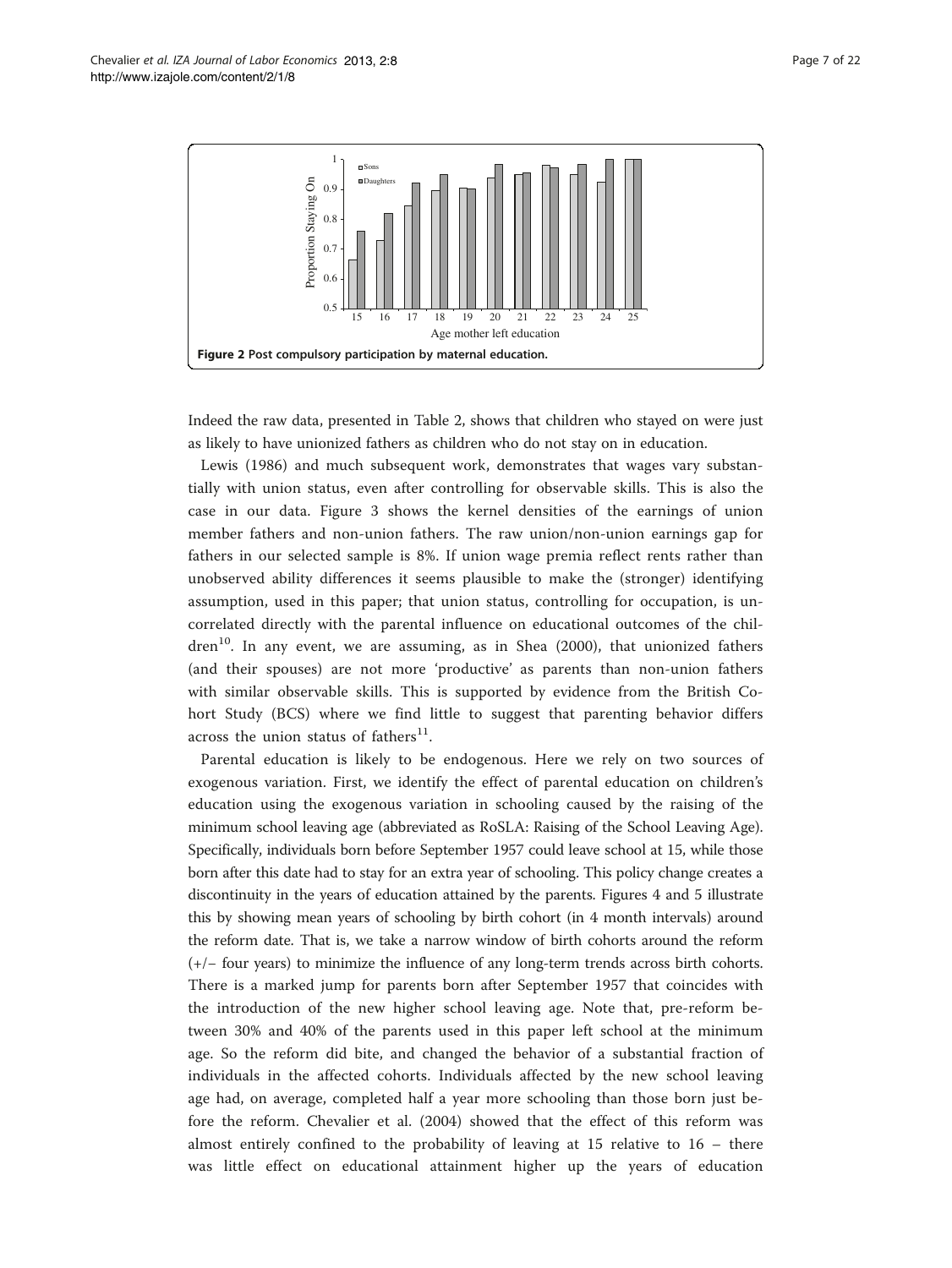#### <span id="page-7-0"></span>Table 2 Descriptive statistics LFS 1992–2012 estimation sample

|                                    | Paternal log<br>earnings | Paternal<br>school<br>leaving age | <b>Maternal</b><br>school<br>leaving age | Paternal<br>age | Maternal<br>age | Father<br>affected<br>by RoSLA | Mother<br>affected<br>by RoSLA | <b>Father born</b><br>Sept - Dec. | Mother born<br>Sept - Dec. | Paternal union<br>membership | Age of<br>respondent |
|------------------------------------|--------------------------|-----------------------------------|------------------------------------------|-----------------|-----------------|--------------------------------|--------------------------------|-----------------------------------|----------------------------|------------------------------|----------------------|
| Sons: $N = 8661$                   |                          |                                   |                                          |                 |                 |                                |                                |                                   |                            |                              |                      |
| Did not stay in FT education (26%) | 5.91                     | 15.83                             | 15.86                                    | 45.39           | 43.20           | 0.43                           | 0.32                           | 0.30                              | 0.34                       | 0.42                         | 17.13                |
|                                    | (0.49)                   | 1.09)                             | (0.98)                                   | (5.80)          | (4.92)          | (0.49)                         | (0.47)                         | (0.46)                            | (0.47)                     | (0.49)                       | (0.76)               |
| Did stay in FT education (74%)     | 6.18                     | 16.72                             | 16.79                                    | 47.21           | 45.09           | 0.41                           | 0.31                           | 0.31                              | 0.32                       | 0.41                         | 17.12                |
|                                    | (0.61)                   | (1.49)                            | (1.42)                                   | (5.35)          | (4.72)          | (0.49)                         | (0.46)                         | (0.46)                            | (0.47)                     | (0.49)                       | (0.76)               |
|                                    | $***$                    | $***$                             | $***$                                    | $***$           | $***$           | $***$                          | $***$                          |                                   |                            |                              |                      |
| Daughters: $N = 8137$              |                          |                                   |                                          |                 |                 |                                |                                |                                   |                            |                              |                      |
| Did not stay in FT education (17%) | 5.91                     | 15.85                             | 15.94                                    | 45.27           | 43.12           | 0.46                           | 0.33                           | 0.31                              | 0.33                       | 0.41                         | 17.14                |
|                                    | (0.53)                   | (1.06)                            | (1.01)                                   | (5.48)          | (4.70)          | (0.50)                         | (0.47)                         | (0.46)                            | (0.47)                     | (0.49)                       | (0.75)               |
| Did stay in FT education (83%)     | 6.20                     | 16.85                             | 16.87                                    | 47.18           | 45.11           | 0.40                           | 0.29                           | 0.31                              | 0.32                       | 0.42                         | 17.11                |
|                                    | (0.61)                   | (1.54)                            | (1.43)                                   | (5.28)          | (4.67)          | (0.49)                         | (0.45)                         | (0.46)                            | (0.47)                     | (0.49)                       | (0.77)               |
|                                    | $***$                    | $***$                             | $***$                                    | $***$           | ***             | $***$                          | $***$                          |                                   |                            |                              | $*$                  |

Note: Selected means, standard deviation in brackets. Significance level of differences between those who stay and those who do not stay. \*\*\*at 1% level, \*\*at 5% level, \*10% level.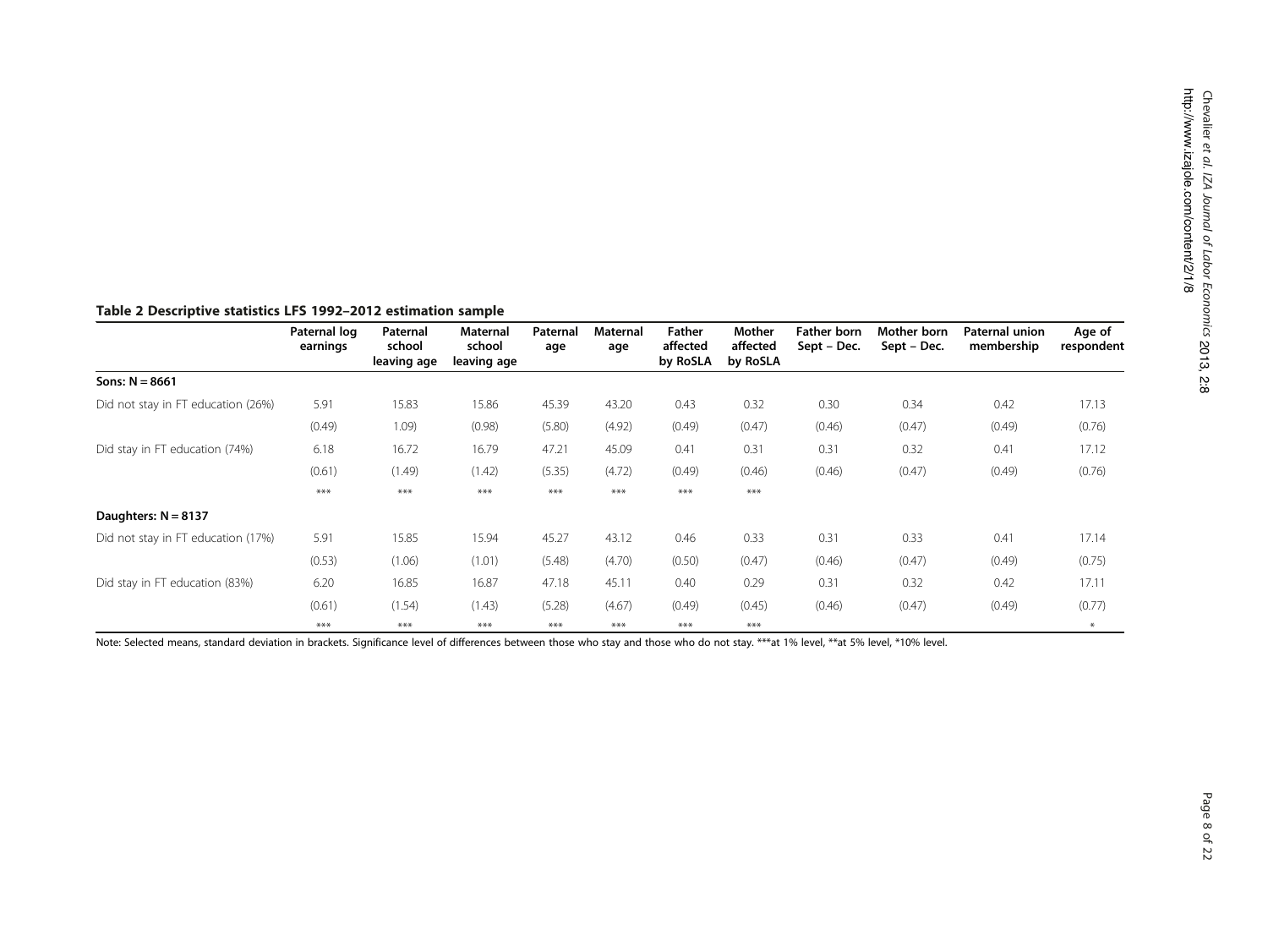<span id="page-8-0"></span>

distribution. Hence, this reform only identifies a LATE for individuals with low levels of education. Table [2](#page-7-0) shows that the proportion of fathers who were born before the RoSLA reform is higher than for mothers, reflecting their slightly greater age. Note also that early school leavers have younger parents who are thus more likely to have been affected by the minimum school leaving age reform.

A second source of variation in parental schooling, that we exploit, derives from parental month of birth, as in Crawford et al. ([2007\)](#page-20-0). There are several ways in which month of birth can affect the parents' education levels: through entry timing, leaving timing, whole group teaching, developmental differences and through peer effects. The academic year starts in September but the traditional admissions policy that reigned in the 1950's and 1960's, when most of the parents in our data were young, allowed entry at the start of the term that the child turned 5 so that there were three points of entry each year: September, January and April/May. Thus the August born would start in April/May and have two fewer terms in

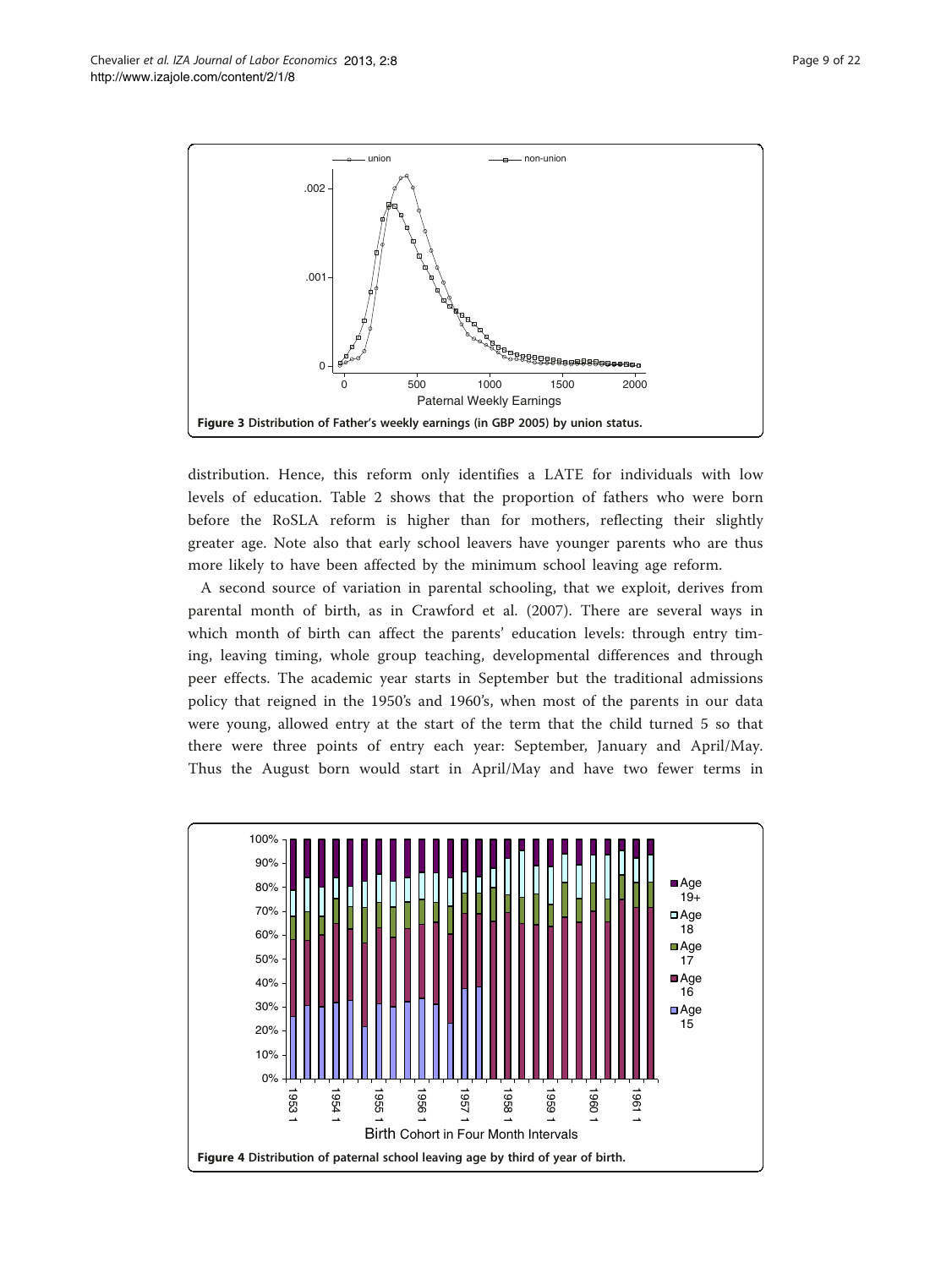<span id="page-9-0"></span>

primary school than their classmates. These cohorts had two possible exit dates: children born between September and January, inclusive, could leave school at Easter, and thus not sit exams (Easter leaving rule) whether others had to stay until the end of June. In the 1950's and 60's whole class teaching was the dominant teaching method and developmental differences associated with month of birth might imply that the youngest and the oldest might fare worse than the average. Since students sit examinations at same time, they would be at different development ages when facing the same examination, penalizing younger students. Finally, peer effects might also arise because the youngest might be dominated or intimidated by the oldest.

This developmental effect is particularly important since most of the parents in these cohorts would have faced a selective schooling system where children were segregated into academic or vocational schools at the age of 11 based on a single test conducted on the same day across the whole country - known as the 11+ exam. Based on the results of this test, children were educated either in vocational or academic tracks. Children in the vocational track were much more likely to leave school at the minimum compulsory age, while those in the academic track could go on to higher secondary school and university, see Harmon and Walker ([1995\)](#page-20-0). These two different types of schools placed quite different expectations on the children and there was very little movement between school types after the age of 11. Figure [6](#page-10-0) shows, by year of birth, the average age at which the parents in our data left full-time education for those who were September born, the eldest in their class cohort, compared to those who were July born, the youngest<sup>12</sup>. The youngest individuals typically obtained around ¼ of a year less education than their oldest classmates. Note that the gap closed completely for cohorts born in the early 1960's when the 11+ examination was abandoned in most areas of the country. Thus, the month of birth effect in educational achievement seems to be mostly driven by the early tracking faced by the earlier cohorts.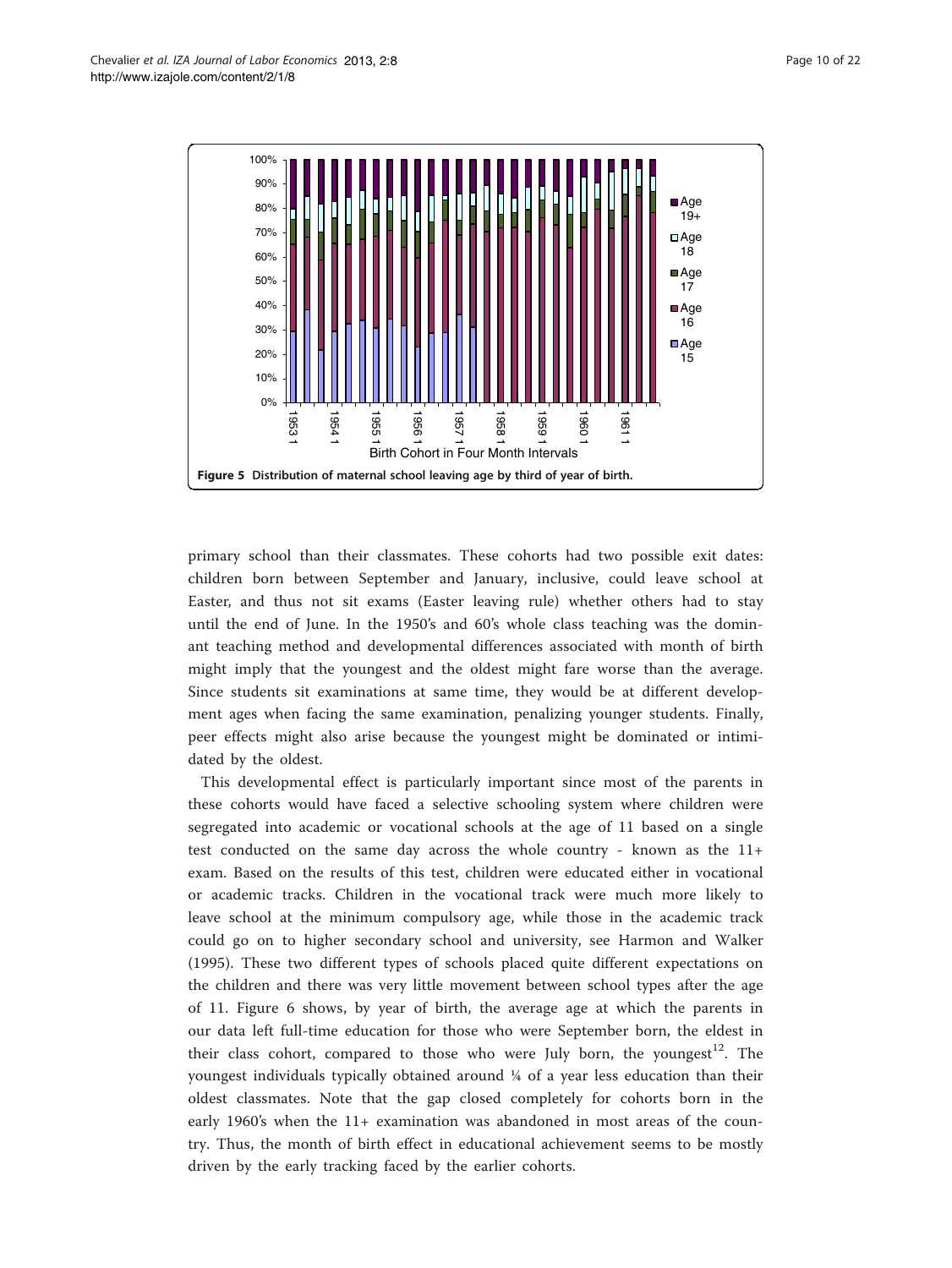<span id="page-10-0"></span>Chevalier et al. IZA Journal of Labor Economics 2013. 2:8 Page 11 of 22 <http://www.izajole.com/content/2/1/8>



#### 4. Estimates

Our basic model of the impact of parental background on the post-compulsory schooling participation of their children is:

$$
PC_c = \beta_0 + \beta_1 S_m + \beta_2 S_f + \beta_3 Y_f + X'_h \Lambda + f\big(DB_m, DB_f, DB_c\big) + \omega_c \tag{1}
$$

where the  $c$ ,  $m$  and  $f$  subscripts refer to the child, mother's and father's characteristics within a particular household  $h^{13}$ . The dependent variable  $PC_c$  is a dummy variable defining participation in post compulsory education. The effect of parental education levels, as measured in years of schooling of both the mother and father  $(S_{nn}, S_f)$ , is included in the model linearly. In Figures [1](#page-5-0) and [2](#page-6-0) there is clearly a diminishing effect of parental education, however a linear specification more easily facilitates instrumental variable estimation in later estimates. Log parental income  $Y_f$  is measured by father's real log gross weekly earnings from employment. DB refers to date of birth (year and month) so that f(.) controls for cohort trends in paternal, maternal and child education. With respect to child's date of birth, we use a set of dummy variables for each year. With respect to parental date of birth (both year and month for both parents), we convert the date to a continuous number and then enters the model in cubic form for each parent.  $X_h$  contains characteristics common to all three members of the family - year of survey dummies as well as region of residence at time of survey. Equation 1 is estimated as a linear probability model to subsequently facilitate the use of instrumental variables $^{14}$ .

In later extensions to our basic model, we additionally condition on paternal occupation, so that the difference in unionization between occupations does not identify the IV model. We categorize paternal occupation into blue-collar/manual versus whitecollar/non-manual. We can repeat the entire analysis using seven different occupation categories – unskilled, semi-skilled, etc. but the results are essentially the same. In other extensions to our basic model we add paternal union status, so that the identification in the IV model only comes from the interaction terms between union status and occupation. This then captures any differences in parenting behavior that unionized fathers may have.

Table [3](#page-11-0) summarizes our OLS estimates of the effects of parental income and parental education levels on the probability of post-compulsory schooling of the child<sup>15</sup>. Specification (1) only controls for parental years of schooling. A year of maternal education is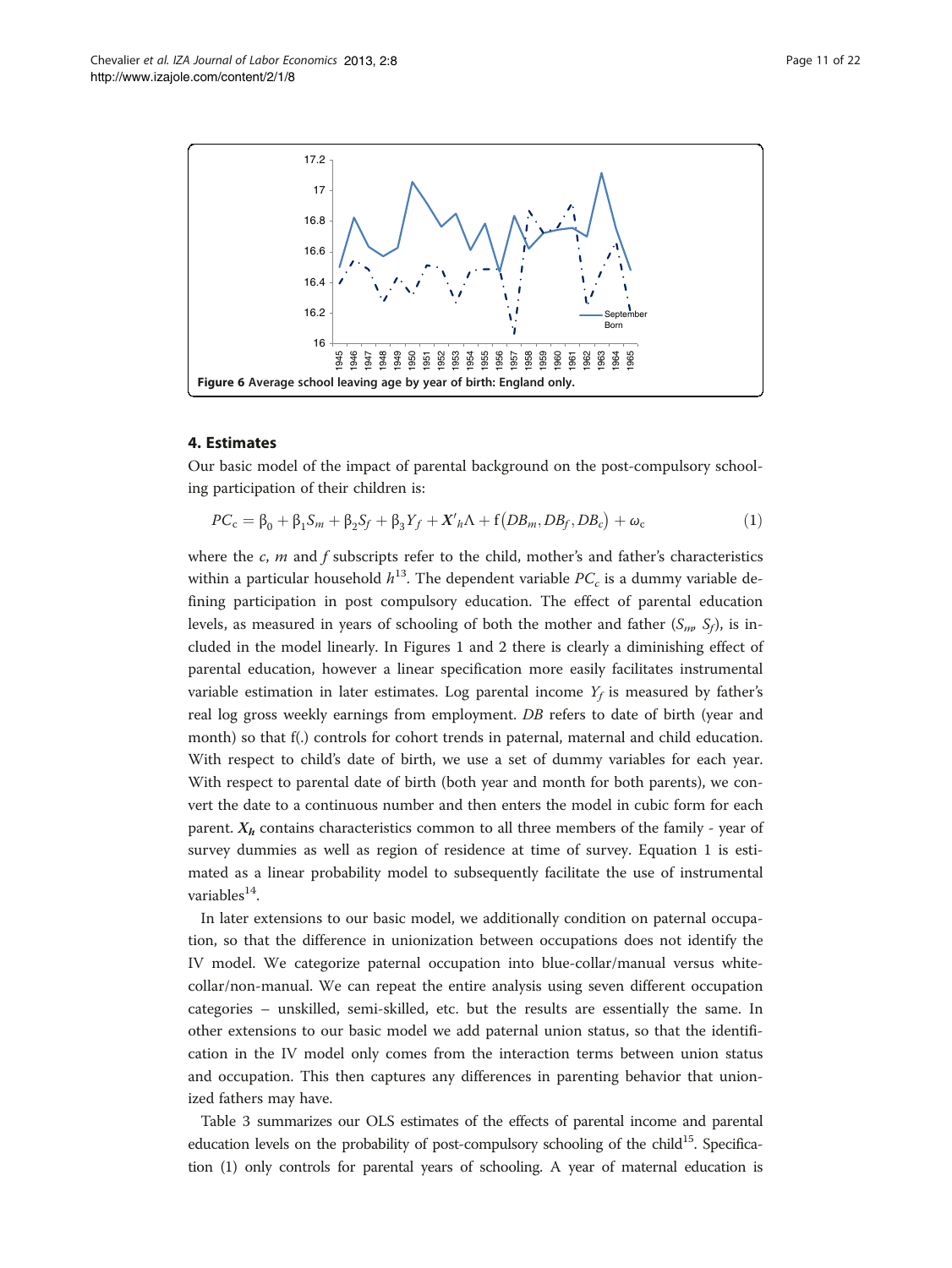| <b>Specification:</b>                   | (1)        | (2)        | (3)        | (4)        | (5)        | (6)        | (7)        | (8)        | (9)        |
|-----------------------------------------|------------|------------|------------|------------|------------|------------|------------|------------|------------|
| Sons: $N = 8661$                        |            |            |            |            |            |            |            |            |            |
| Maternal school                         | $0.029***$ |            | $0.028***$ | $0.026***$ |            | $0.026***$ | $0.026***$ |            | $0.025***$ |
| leaving age                             | (0.002)    |            | (0.002)    | (0.002)    |            | (0.002)    | (0.002)    |            | (0.002)    |
| Paternal school                         | $0.025***$ |            | $0.020***$ | $0.017***$ |            | $0.015***$ | $0.016***$ |            | $0.015***$ |
| leaving age                             | (0.002)    |            | (0.002)    | (0.002)    |            | (0.002)    | (0.002)    |            | (0.002)    |
| Paternal log earnings                   |            | $0.118***$ | $0.066***$ |            | $0.064***$ | $0.040***$ |            | $0.062***$ | $0.038***$ |
|                                         |            | (0.008)    | (0.008)    |            | (0.008)    | (0.008)    |            | (0.008)    | (0.009)    |
| Daughters: $N = 8137$                   |            |            |            |            |            |            |            |            |            |
| Maternal school                         | $0.024***$ |            | $0.023***$ | $0.021***$ |            | $0.020***$ | $0.021***$ |            | $0.020***$ |
| leaving age                             | (0.002)    |            | (0.002)    | (0.002)    |            | (0.002)    | (0.002)    |            | (0.002)    |
| Paternal school                         | $0.015***$ |            | $0.012***$ | $0.009***$ |            | $0.007***$ | $0.009***$ |            | $0.007***$ |
| leaving age                             | (0.002)    |            | (0.002)    | (0.002)    |            | (0.002)    | (0.002)    |            | (0.002)    |
| Paternal log earnings                   |            | $0.088***$ | $0.050***$ |            | $0.045***$ | $0.027***$ |            | $0.044***$ | $0.027***$ |
|                                         |            | (0.007)    | (0.008)    |            | (0.008)    | (0.008)    |            | (0.008)    | (0.008)    |
| Control for paternal<br>union member    | no         | no         | no         | no         | no         | no         | yes        | yes        | yes        |
| Control for paternal<br>blue collar occ | no         | no         | no         | yes        | yes        | yes        | yes        | yes        | yes        |

<span id="page-11-0"></span>Table 3 OLS estimates of parental education and income on the probability of post-compulsory schooling of children

Note: LFS 1992–2012. Standard errors in parentheses. Specifications also include year of survey dummies, regional dummies, dummies of child's year of birth, cubics in parental dates of birth.

\* p <  $.1.$  \*\* p <  $.05.$  \*\*\* p <  $.01.$ 

associated with a 2.9 percentage points increase in the probability of post-16 participation for boys and 2.4 percentage points for girls. The impact of paternal education is somewhat lower especially for daughters. Specification (2) examines the impact of paternal income but excludes the parental education controls and suggests an income elasticity with respect to post compulsory schooling participation of 11.8% boys and for 8.8% for girls. Finally specification (3) includes both education and income controls. The direct effects of maternal education estimated in Specification (1) are reduced very slightly. The effect of paternal education is reduced by 20% and the income effects are reduced by 40% compared to (1) and (2) respectively, highlighting the correlation between paternal education and income.

The second set of estimates (4, 5 and 6) in Table 3 adds the paternal occupation status (blue collar dummy variable). This is potentially an endogenous variable, but since the unionization rate differs by occupation, when not controlling for occupation the union instrument might partially capture occupational income, which would invalidate its use. Since paternal occupation is correlated both with paternal education and (permanent) income, the estimates for these parameters are reduced. In specifications (5) and (6) income is best interpreted as deviation within blue/white collar status. As such, the income effects are reduced by about 30% for boys and about 50% for girls. Note, however, that when controlling for occupation, adding paternal income only marginally reduces the effect of paternal education on the educational attainment of children. Thus indicating that the correlation between paternal education and income mostly captures the permanent component of income, rather than income shocks.

The third panel of Table 3 shows the effects of parental education and paternal earnings when controlling for the effects (not interacted) of paternal union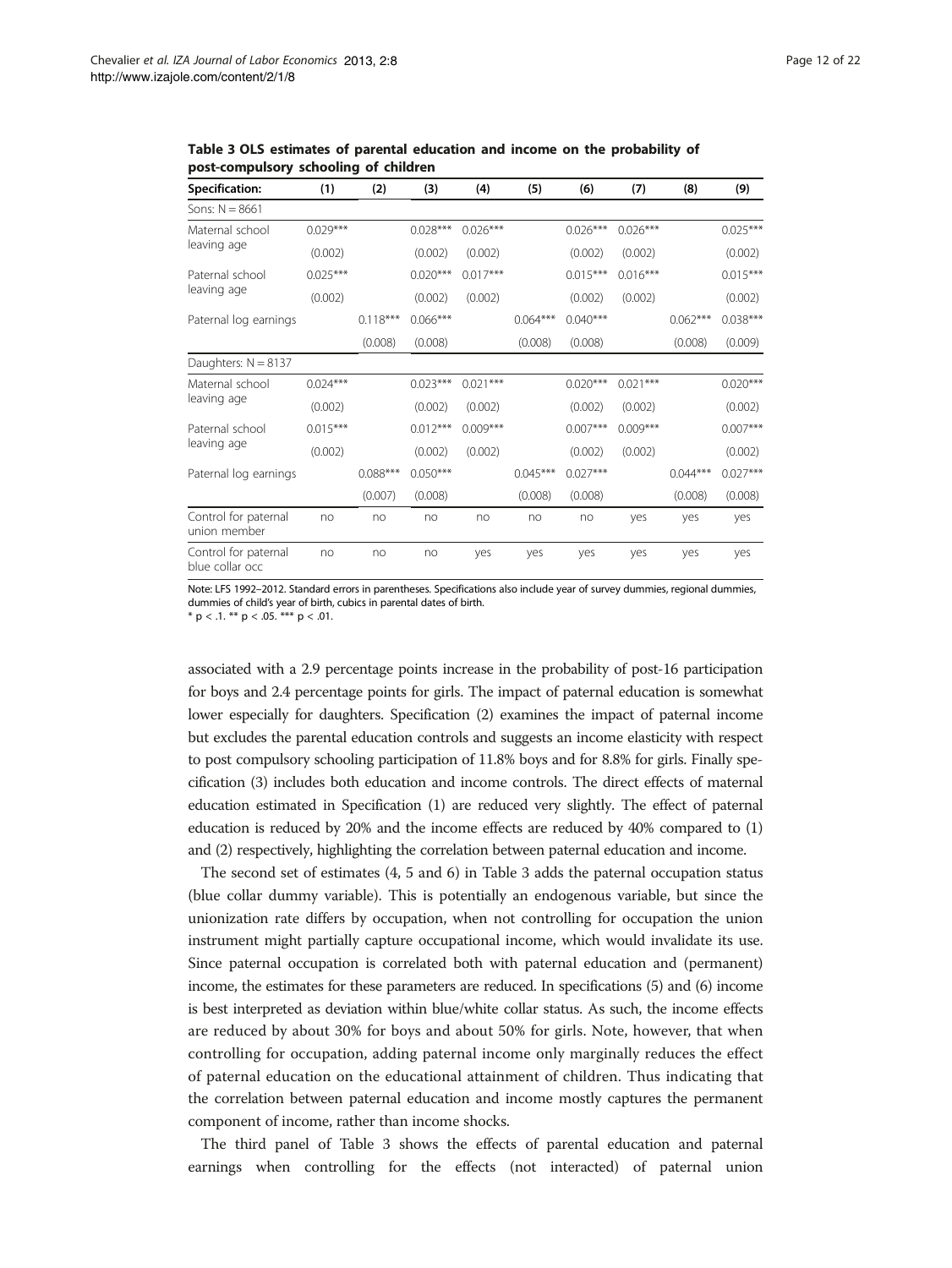membership and paternal blue-collar dummy (specifications (7), (8) and (9)). The effects of parental education are virtually unchanged compared to the estimates presented in columns (4) to (6); supporting the view that paternal union membership has no direct effect on the education decision of his children. For girls, the effect of paternal income also remains unchanged compared to specifications (5) and (6) while for boys it decreases marginally.

To summarize these results: one additional year of maternal education is associated with an increase in the probability of staying on of around 2–2.5 percentage points for maternal education (larger effects on boys) and a smaller effect of paternal education between 1 and 2.5 percentage points, especially for girls. The gap between the effect of maternal and paternal education increases when measures of, or proxies for, income are introduced since paternal education is correlated with paternal income. Note also that the current income effects are greatly reduced when a proxy for permanent income (the father occupation variable) is controlled for. The income effects are in the same range as those obtained by Dearden et al. [\(2009](#page-20-0)) in their evaluation of the Education Maintenance Allowance. However, the EMA was a (conditional) cash transfer of only  $£30$ per week, so the estimated income elasticities reported here appear quite small. The effects of parental education are in the higher range of those reported by Oreopoulos et al. ([2006\)](#page-21-0) for drop-out in the US.

To simultaneously control for the potential endogeneity of paternal income and parental schooling, we specify the following system of first stage equations for maternal education, paternal education and the log of paternal earnings:

$$
S_m = g\big(DB_m, DB_f, DB_c\big) + \mathbf{X_h'}\Gamma + \mathbf{Z_f'}\cdot \mathbf{m}\Lambda + \psi_m
$$
\n<sup>(2)</sup>

$$
S_f = h\big(DB_m, DB_f, DB_c\big) + \mathbf{X_h'}\mathbf{\Pi} + \mathbf{Z_{f,m}'}H + \chi_f
$$
\n<sup>(3)</sup>

$$
Y_f = k\big(DB_m, DB_f, DB_c\big) + \mathbf{X_h'} \mathbf{E} + \mathbf{Z_f'} \mathbf{m} \Theta + \phi_f \tag{4}
$$

The functions  $g(.)$ ,  $h(.)$ ,  $k(.)$  are polynomials of order three in parental dates of birth and include a set of dummy variables in child year of birth. X contains the control variables. As in the OLS estimates, we consider two specifications: controlling for occupation and controlling for occupation and union status. Z contains the instrumental variables.  $ψ_{\rm m}$ ,  $χ_{\rm b}$   $φ_{\rm f}$  are idiosyncratic errors terms. The instruments are as discussed above: a dummy variable RoSLA, which takes the value one for parents born after September 1957, a linear function in month of birth<sup>16</sup>, which takes the value of one for September born through to twelve for August born, and either the interaction of paternal union membership (PUM) and paternal blue collar status (i.e. manual worker) or this interaction and the direct effect of paternal union status. Given that we control for smooth trends in parental date of birth, the RoSLA variable acts as a regression discontinuity and picks up the effects of the reform alone.

We estimated a wide variety of first stages and corresponding second stage equations to examine the sensitivity of the second stage estimates to the set of exclusion restrictions used to define the instrumental variables. Our IV estimates have the property, which is also a feature of the OLS estimates, that the addition of income to a model containing just parental education levels makes little difference to the parental education estimates. Thus, we refrain from presenting specifications that contain just parental income or just parental education levels and Table [4](#page-13-0) only reports our favorite specification.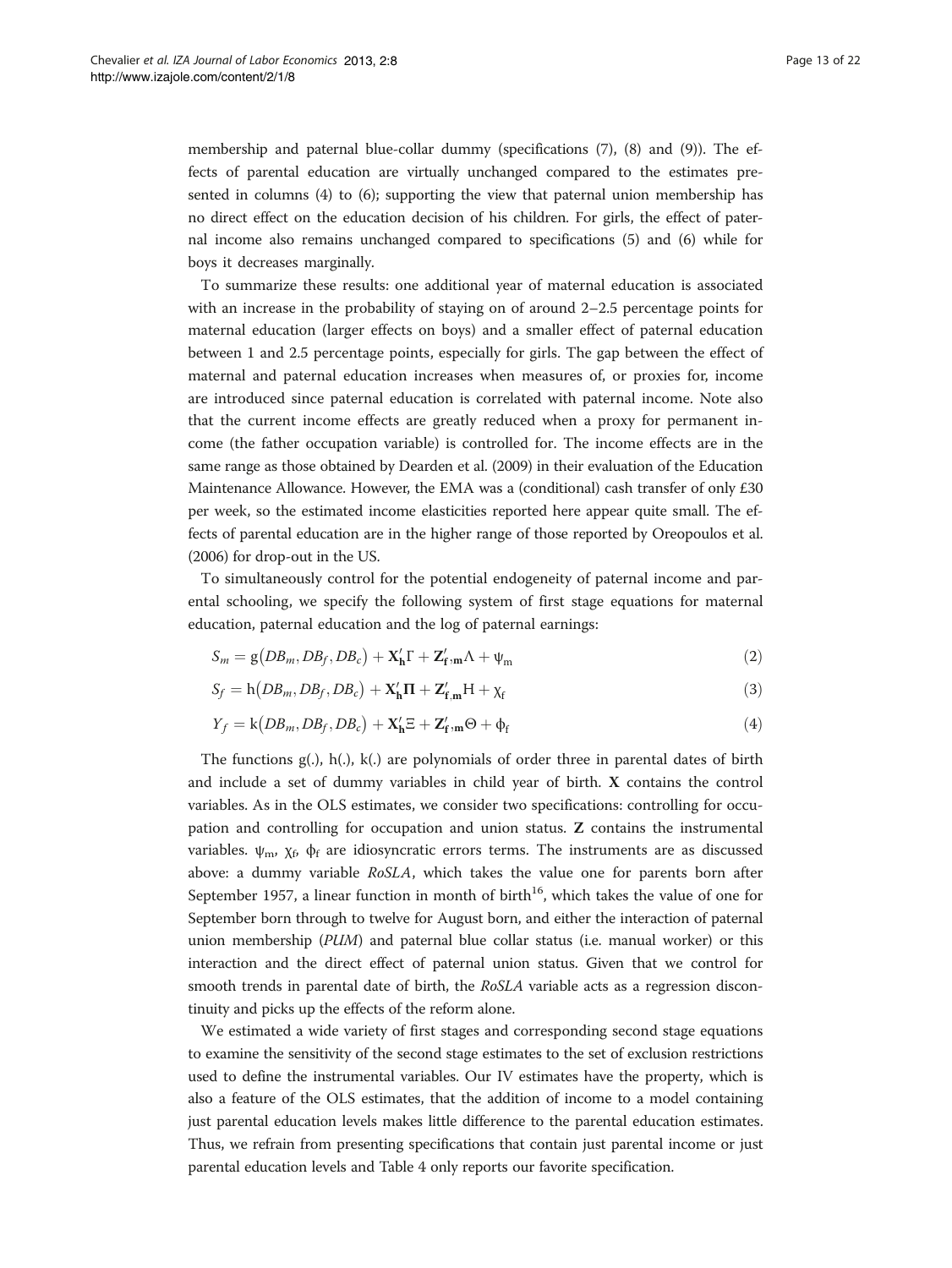|                                                          |                       | Sons                         |                             | <b>Daughters</b>      |                              |                             |  |
|----------------------------------------------------------|-----------------------|------------------------------|-----------------------------|-----------------------|------------------------------|-----------------------------|--|
|                                                          | Paternal<br>schooling | <b>Maternal</b><br>schooling | Log<br>paternal<br>earnings | Paternal<br>schooling | <b>Maternal</b><br>schooling | Log<br>paternal<br>earnings |  |
| Paternal RoSLA                                           | $0.228**$             | $-0.011$                     | 0.010                       | $0.263**$             | 0.082                        | $-0.024$                    |  |
|                                                          | (0.104)               | (0.091)                      | (0.024)                     | (0.105)               | (0.092)                      | (0.024)                     |  |
| Paternal MoB                                             | $-0.019**$            | 0.007                        | $-0.003$                    | $-0.009$              | $-0.004$                     | 0.000                       |  |
|                                                          | (0.008)               | (0.007)                      | (0.002)                     | (0.008)               | (0.007)                      | (0.002)                     |  |
| Maternal RoSLA                                           | 0.022                 | $0.231***$                   | 0.017                       | $-0.049$              | $0.242***$                   | 0.035                       |  |
|                                                          | (0.102)               | (0.089)                      | (0.102)                     | (0.104)               | (0.091)                      | (0.024)                     |  |
| Maternal MoB                                             | 0.005                 | $-0.016**$                   | 0.001                       | $0.016*$              | $-0.014**$                   | $0.006***$                  |  |
|                                                          | (0.008)               | (0.007)                      | (0.002)                     | (0.008)               | (0.007)                      | (0.002)                     |  |
| Paternal Union Membership (PUM)                          | $0.477***$            | $0.484***$                   | 0.010                       | $0.462***$            | $0.509***$                   | $-0.001$                    |  |
|                                                          | (0.067)               | (0.059)                      | (0.016)                     | (0.069)               | (0.061)                      | (0.016)                     |  |
| PUM*Blue Collar                                          | $-0.540***$           | $-0.520***$                  | $0.190***$                  | $-0.508***$           | $-0.495***$                  | $0.209***$                  |  |
|                                                          | (0.100)               | (0.087)                      | (0.023)                     | (0.102)               | (0.089)                      | (0.023)                     |  |
| Using PUM as an IV                                       |                       |                              |                             |                       |                              |                             |  |
| F-test of all instruments in each<br>individual equation | 10.51                 | 13.11                        | 23.71                       | 9.7                   | 13.85                        | 25.23                       |  |
| Angrist and Pischke F test                               | 6.24                  | 7.77                         | 35.45                       | 5.75                  | 8.25                         | 37.48                       |  |
| F-test of all instruments in all<br>equations jointly    |                       | 15.27                        |                             |                       | 15.78                        |                             |  |
| Using PUM in second stage as<br>exogenous variables      |                       |                              |                             |                       |                              |                             |  |
| F-test of all instruments in each<br>individual equation | 8.39                  | 9.42                         | 15.82                       | 7.78                  | 8.74                         | 17.59                       |  |
| Angrist and Pischke F test                               | 7.28                  | 7.44                         | 13.81                       | 6.23                  | 4.34                         | 7.17                        |  |
| F-test of all instruments in all<br>equations jointly    |                       | 13.70                        |                             |                       | 12.80                        |                             |  |

<span id="page-13-0"></span>

|  |  |  |  |  | Table 4 Instrumental variable estimates: first stage regressions |  |  |  |  |  |  |  |  |  |  |  |
|--|--|--|--|--|------------------------------------------------------------------|--|--|--|--|--|--|--|--|--|--|--|
|--|--|--|--|--|------------------------------------------------------------------|--|--|--|--|--|--|--|--|--|--|--|

All instruments appear in all first stage equations. All second stage exogenous controls appear in all first stage equations but estimates for these are omitted from these tables in the interest of brevity.

\* p <  $.1.$  \*\* p <  $.05.$  \*\*\* p <  $.01.$ 

All of the instruments are used in each of the first stage equations. There are some cases where an instrument is having a significant effect in an equation that a priori it would not be expected to have an effect on. For example, paternal union membership has a significant effect in the maternal schooling equation. This is probably a byproduct of correlation between our instruments caused by assortative mating.

The instruments for education have almost identical effects on father's and mother's education. Being affected by the raising of the school leaving age increased the affected parent's education by 0.23 of a year, while an August born child, on average, left school one fifth of a year earlier than a September born child. Note that, instrumenting education by only one of the instruments at the time makes little difference to the size and significance of the estimates (not reported) suggesting that the two instruments identify the effects of exogenous shocks to parental education through different mechanisms. So while both instruments identify a population of marginal students, these are not identical populations.

For paternal earnings we consider two specifications either union membership is included as an instrument as well as its interactions with blue collar status or it is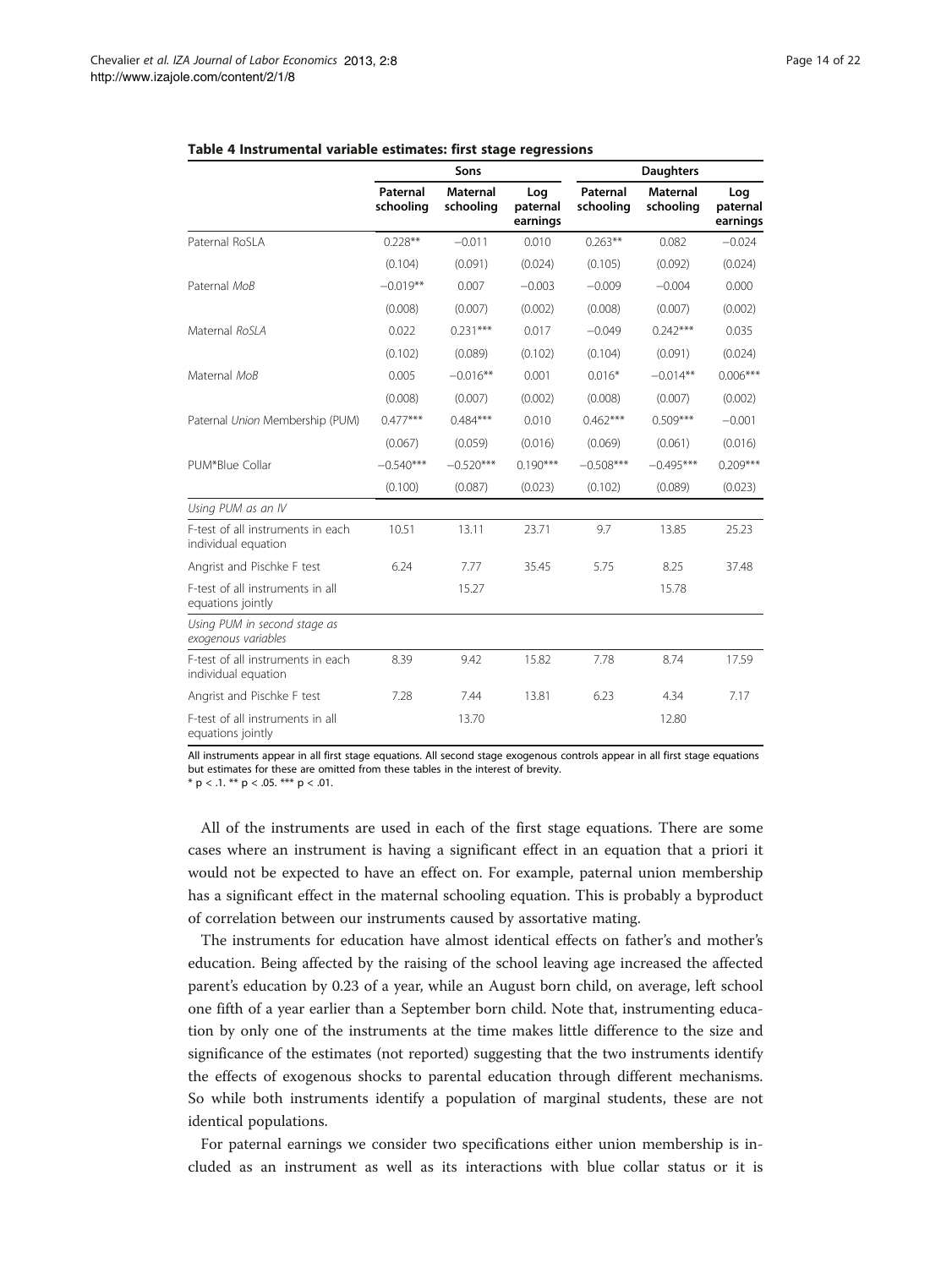included in the second stage and only the interaction is used as an instrument (blue collar status is always included in the second stage). These two specifications of the model result in identical first stages. Only the interaction of union membership and occupation is significant in the earning equation showing that blue-collar workers drive the union premium. Union membership has no effect on white collars earnings but increase blue-collar earnings by up to 20%.

Weak instruments can result in biased estimates in the second stage equation so it is important that the instruments' relevance is tested. Since we have three endogenous variables there are various ways for testing the weakness of the instruments. We thus present different F-tests to test the joint significance of the instruments. First, we test for the joint significance of all the instruments in all the equations separately. For sons, the F-statistic for the joint significance of all the instruments in the Paternal Schooling Equation is 10.51. The F-statistic for maternal schooling and paternal earnings are 13.11 and 23.71 respectively. Additionally, we present an F-test of the joint significance of the instruments in the three equations simultaneously, which for the sons' equation is 15.27. These statistics compare reasonably favorably with the Stock and Yogo ([2002](#page-21-0)) suggested cut-off of around 10. Additionally, we present the modified F-statistic of Angrist and Pischke [\(2009\)](#page-20-0) which is suggested for cases of multiple endogenous variables, and which partials out the effects of the instruments on the other endogenous variables. These F-tests range from 6.24 to 35.45 for sons. There are no suggested critical values of this test but using the Stock and Yogo's rule of thumb would suggest that the instruments for education are somehow weak. We repeat the exercise for our favored specification, i.e. treating union membership as a control variable. We reach similar conclusions regarding the validity of the instruments under this more strict exclusion restriction. These conclusions are similar for the estimates based on daughters.

Table [5](#page-15-0) shows the second stage estimates and reports the probability of staying on separately for sons and daughters, and for the two specifications, i.e. excluding union status or not. The effect of maternal education is considerably reduced and always imprecisely estimated. The estimate itself varies widely from specification to specification. The effect of paternal education on sons is never significant and varies widely, but for daughters the IV point estimate, at 0.07, is ten times the size of the OLS estimate. The lack of significance of parental education is similar to the findings of Black et al. ([2005](#page-20-0)) for Norway. However, we find a reasonably strong effect of paternal education on daughter's education, as in twin studies, which is much larger than the OLS estimate. The IV estimates should be interpreted as LATE. The fathers affected by the school reform had large financial returns to that decision (Harmon and Walker [1995\)](#page-20-0) which may have changed how they value education. It remains unclear why this affects daughters' behavior more than boys.

The effect of paternal earnings varies with the set of instruments used. There is never a statistically significant effect of paternal earnings on girls and the coefficients vary widely depending on the specification. The estimated effect of paternal earnings on sons also varies between specifications. It is large and significant when earnings are instrumented by both union status and its interaction with blue collar status. However when only the interaction of union and occupation is used as instruments and both union and occupations are controlled for in the second stage (columns 2 of Table [5](#page-15-0)), the estimates become very imprecise and unstable. Again, those results are similar to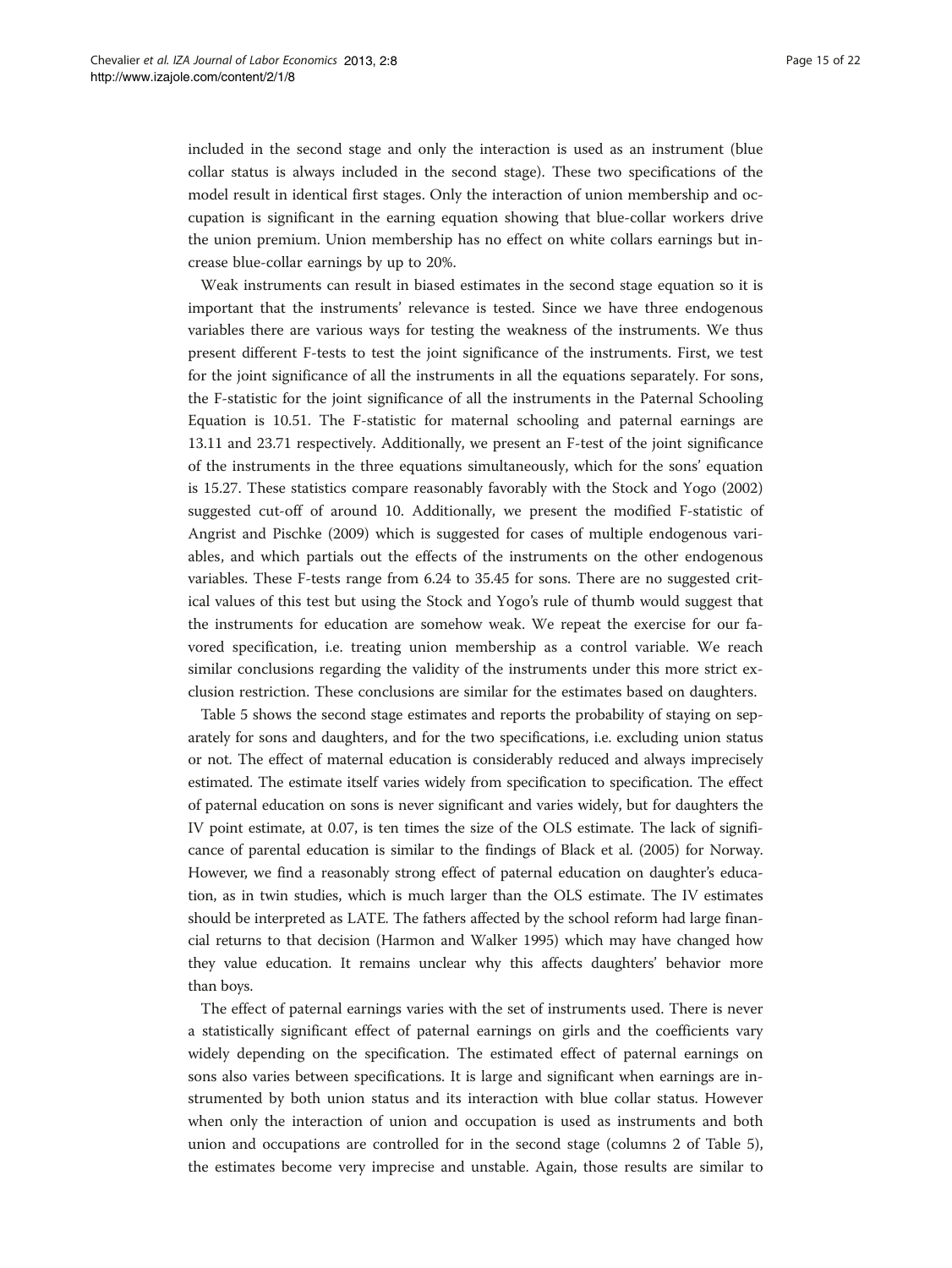| <b>Specification:</b>       | (1)        | (2)        | (3)        | (4)        |
|-----------------------------|------------|------------|------------|------------|
| Population                  | <b>ALL</b> | <b>ALL</b> | Blue       | White      |
| Sons:                       |            |            |            |            |
| Maternal school leaving age | 0.011      | $-0.030$   | 0.016      | $-0.016$   |
|                             | (0.037)    | (0.045)    | (0.082)    | (0.044)    |
| Paternal school leaving age | 0.028      | 0.003      | $-0.051$   | $0.077*$   |
|                             | (0.036)    | (0.040)    | (0.082)    | (0.044)    |
| Paternal log earnings       | $0.157**$  | $-0.025$   | $0.192**$  | $-0.221$   |
|                             | (0.066)    | (0.126)    | (0.082)    | (0.234)    |
| N                           | 8661       | 8661       | 3,833      | 4,828      |
| Daughters:                  |            |            |            |            |
| Maternal school leaving age | 0.001      | 0.021      | $-0.009$   | 0.017      |
|                             | (0.034)    | (0.055)    | (0.060)    | (0.036)    |
| Paternal school leaving age | $0.070**$  | $0.078*$   | 0.015      | 0.055      |
|                             | (0.035)    | (0.041)    | (0.077)    | (0.038)    |
| Paternal log earnings       | $-0.031$   | 0.039      | $-0.030$   | 0.059      |
|                             | (0.060)    | (0.165)    | (0.074)    | (0.188)    |
| $\mathsf{N}$                | 8137       | 8137       | 3,630      | 4,507      |
| Instruments                 | RoSLA      | RoSLA      | RoSLA      | RoSLA      |
|                             | MoB        | MoB        | MoB        | MoB        |
|                             | <b>PUM</b> |            | <b>PUM</b> | <b>PUM</b> |
|                             | PUM*Blue   | PUM*Blue   |            |            |
| Second stage controls       |            | <b>PUM</b> |            |            |
|                             | Blue       | Blue       |            |            |

<span id="page-15-0"></span>Table 5 Instrumental variable estimates: LFS 1992-2012

Notes: Standard errors in parentheses. Specifications include year of survey dummies, regional dummies, dummies of child's year of birth, cubics in parental dates of birth. RoSLA is a dummy for the Raising of School Leaving Age, MoB stands for Month of Birth (linear), PUM for Paternal Union Status, and Blue indicates if the father workers in a manual job.  $*$  p < .1.  $**$  p < .05.

those obtained by Shea ([2000\)](#page-21-0) and suggest that (unconditional) cash transfer might not alter the transmission of education choice from one generation to the next.

We now discuss some robustness checks of our results. In the last two columns of Table 5, we present estimates for two sub-populations: blue and white collars, since the first stage results presented in Table [4,](#page-13-0) suggest that our instrument for parental earnings has power only for the blue-collar population<sup>17</sup>. The paternal union status dummy variable, which captures unionized white-collar fathers, has no effect on paternal earnings whereas the interaction of paternal union status and paternal blue-collar status has a positive (coefficient of around 0.2 depending on gender of the child) and statistically significant effect. Looking at the second stages for these sub-groups, we again find no effect of parental characteristics on the outcomes of daughters. For sons, we see that there are heterogeneous effects of paternal earnings – there is a significant effect of blue-collar fathers' earnings on sons but no effect of white collar fathers' earnings on sons. This suggests that there is heterogeneity in the effect of parental income on participation, with poorer sons likely to benefit from financial transfers. For white-collar fathers, there is a weak effect of paternal education on sons.

We now investigate the validity of our estimates when using the Raising of the School Leaving Age as an IV for parental school leaving age. There may be concerns that including date of birth of parents (converted to a continuous variable) as a cubic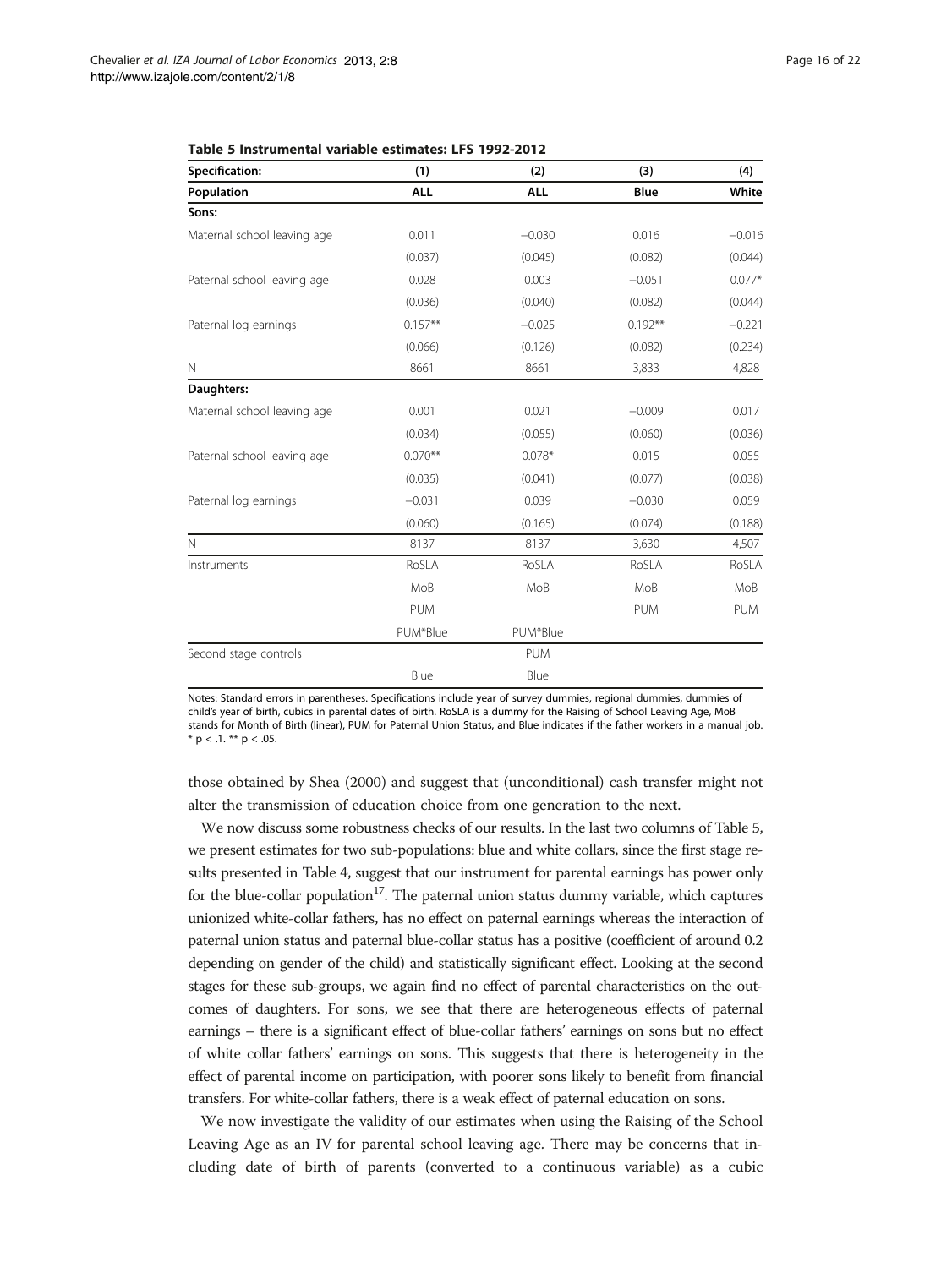|                       |                                                                                         | Sons                                                                                    | <b>Daughters</b>                                                                        |                                                                                         |  |  |
|-----------------------|-----------------------------------------------------------------------------------------|-----------------------------------------------------------------------------------------|-----------------------------------------------------------------------------------------|-----------------------------------------------------------------------------------------|--|--|
| Year of "Fake" reform | <b>Effect of father's</b><br>RoSLA dummy<br>variable on age<br>father left<br>education | <b>Effect of mother's</b><br>RoSLA dummy<br>variable on age<br>mother left<br>education | <b>Effect of father's</b><br>RoSLA dummy<br>variable on age<br>father left<br>education | <b>Effect of mother's</b><br>RoSLA dummy<br>variable on age<br>mother left<br>education |  |  |
| 1953                  | $-0.078$                                                                                | $-0.162*$                                                                               | $-0.036$                                                                                | $-0.132$                                                                                |  |  |
|                       | (0.100)                                                                                 | (0.090)                                                                                 | (0.104)                                                                                 | (0.093)                                                                                 |  |  |
| 1954                  | 0.007                                                                                   | $-0.232**$                                                                              | $-0.100$                                                                                | $-0.169*$                                                                               |  |  |
|                       | (0.101)                                                                                 | (0.090)                                                                                 | (0.104)                                                                                 | (0.093)                                                                                 |  |  |
| 1955                  | $0.214**$                                                                               | $-0.046$                                                                                | $-0.064$                                                                                | 0.031                                                                                   |  |  |
|                       | (0.101)                                                                                 | (0.090)                                                                                 | (0.104)                                                                                 | (0.093)                                                                                 |  |  |
| 1956                  | $0.193*$                                                                                | 0.090                                                                                   | 0.021                                                                                   | 0.134                                                                                   |  |  |
|                       | (0.102)                                                                                 | (0.090)                                                                                 | (0.104)                                                                                 | (0.092)                                                                                 |  |  |
| 1957 True reform      | $0.241**$                                                                               | $0.247***$                                                                              | $0.276***$                                                                              | $0.258***$                                                                              |  |  |
|                       | (0.104)                                                                                 | (0.089)                                                                                 | (0.104)                                                                                 | (0.091)                                                                                 |  |  |

Table 6 Effect of "fake" and actual raising of school leaving Age on parental education

Estimates used in this table based on first stage equations that control for year of survey dummies, regional dummies, dummies of child's year of birth, cubics in parental dates of birth, paternal union status, paternal blue collar status and interaction of union status and blue collar worker.

 $*$  p < .1.  $**$  p < .05.  $***$  p < .01.

polynomial and using a dummy variable for being affected by RoSLA (being born after September 1957) is not correctly modeling the discontinuity in educational attainment and only picks up a general upward trend in parental educational attainment. In Table 6, we show our estimates of the effect of "fake" RoSLA reforms on parental education. We simulate the effects of miscoding RoSLA to dates prior to its actual introduction. For example, in the first row of Table 6, we see that when RoSLA is set to have happened in 1953, there was no significant effect of the RoSLA dummy variable on father's education and a negative effect (albeit only significant at the 10% level) on maternal education. Comparing the effects of the fake reforms with the actual reform (the bottom row of Table 6) we see that the actual reform is picking up the discontinuity in attainment rather than just upward trends because the dummy variables are positive and highly statistically significant for both fathers and mothers for both the sample of sons and the sample of daughters, which is never the case in any of the fake reform cases.

Another concern about our results may be that the general lack of significance of the IV results is driven by a high correlation between the instruments, which would make the model under-identified. Indeed, the correlations between the parent's ROSLA status is high (0.67) but the correlation between parental month of birth is close to zero. To investigate this issue further, we simplified our model and estimated the effect of paternal income and maternal education, or paternal income and paternal education, only. Using only one parent at the time also means that the estimate will capture the education effect of the other parent. Since parents are positively matched, we would expect the estimates obtained with a single parent to be larger than those obtained when including both parent's education. The point estimates obtained are almost identical to those reported for the full model but surprisingly are less precisely estimated<sup>18</sup>. As such it seems unlikely that our results are driven by the correlation between the instruments.

One final concern is that the various criteria introduced to select our sample, i.e. living at home with both parents with father's income being correctly reported,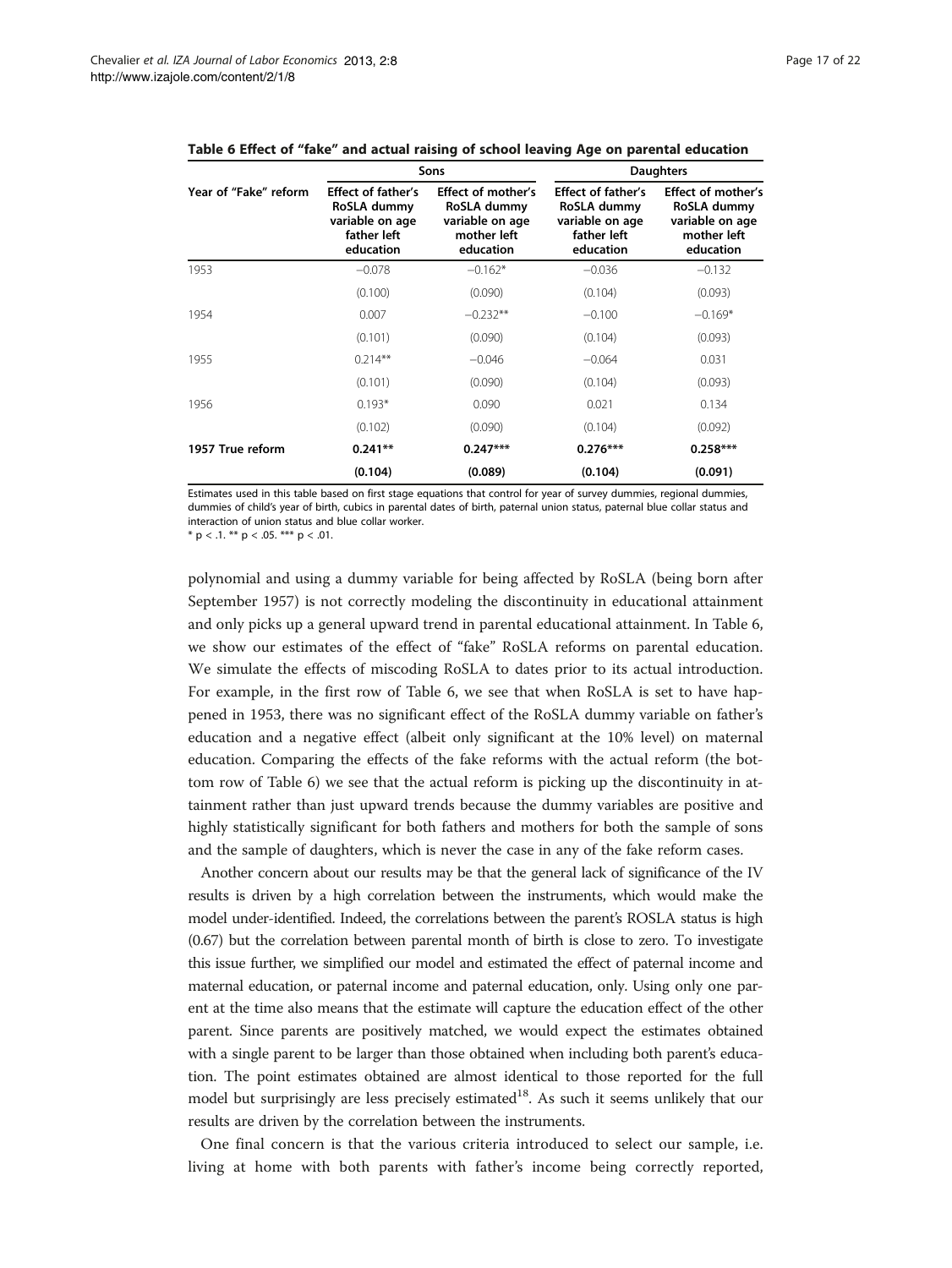resulted in an unrepresentative sample. To address this, we re-estimated our OLS results on a sample of two-parent households that included Northern Ireland and Scotland residents, non-English born parents, or very old/young parents. This produces a very similar set of results as in Table [3](#page-11-0), although the maternal education effect is much smaller. Running the model on a sample of single mothers raises questions of female labour supply that are beyond the scope of this paper to correct, but the crude regressions show that both maternal education and maternal earnings have positive and significant effects on the child remaining in full-time education<sup>19</sup>. As such we are confident that our conclusions are not driven by sample selection.

#### 5. Conclusion

This paper has addressed the intergenerational transmission of education and investigated the extent to which early school leaving (at age 16) may be due to variations in permanent income and parental education levels. Least squares revealed conventional results - stronger effects of maternal than paternal education and stronger effects on sons than daughters. We also found that the education effects remained significant even when household income was included. Current income remains significant even when some measures of permanent income are included which indicates that some children could be financially constrained in their decision to attend post-compulsory education.

When using paternal union status and the interaction of paternal union status and paternal occupation as instrumental variables, the IV results strengthen the role of paternal education, but for daughters - one year of paternal education increases the probability of his daughter staying on by seven percentage points. In contrast, maternal education has no statistically significant impact on the probability of remaining in education for either sons or daughters – a result which is robust to the range of instrument sets used. In treating paternal income as endogenous, the elasticity of income on schooling decisions increases by a multiple of four for sons, but there is no effect on daughters. The results with respect to income are more sensitive to the instrument set used, and are less robust than the results relating to parental education.

The results reinforce the challenges faced by policymakers in shaping policy options to encourage greater educational participation. Policymakers often view the problem of low participation as an issue of credit constraints at the minimum school leaving age acting as a barrier to further participation. For the United Kingdom, evaluations of the pilot implementation of a means tested conditional cash transfer (Educational Maintenance Allowances (EMAs)) paid to the student show relatively large changes in participation in postcompulsory education in the 'treated' group, particularly for those with the lowest prior achievement ((Dearden et al. ([2009\)](#page-20-0)). This may indicate credit constraint issues, but also is consistent with a price effect from the lowering of the 'opportunity cost' of staying on. In this latter case, we cannot be sure about the extent to which this extra education is valuable to these participants. A conditional cash transfer policy may therefore carry sizable deadweight potential despite the success of the evaluations of initiatives like EMA. Indeed, recent UK evidence (Chowdry et al. ([2010\)](#page-20-0)) that linked administrative data for a cohort from age 11 to age 19 finds that poor attainment in secondary school is more important in explaining lower participation rates (in higher education) amongst students from disadvantaged backgrounds than income/credit constraints.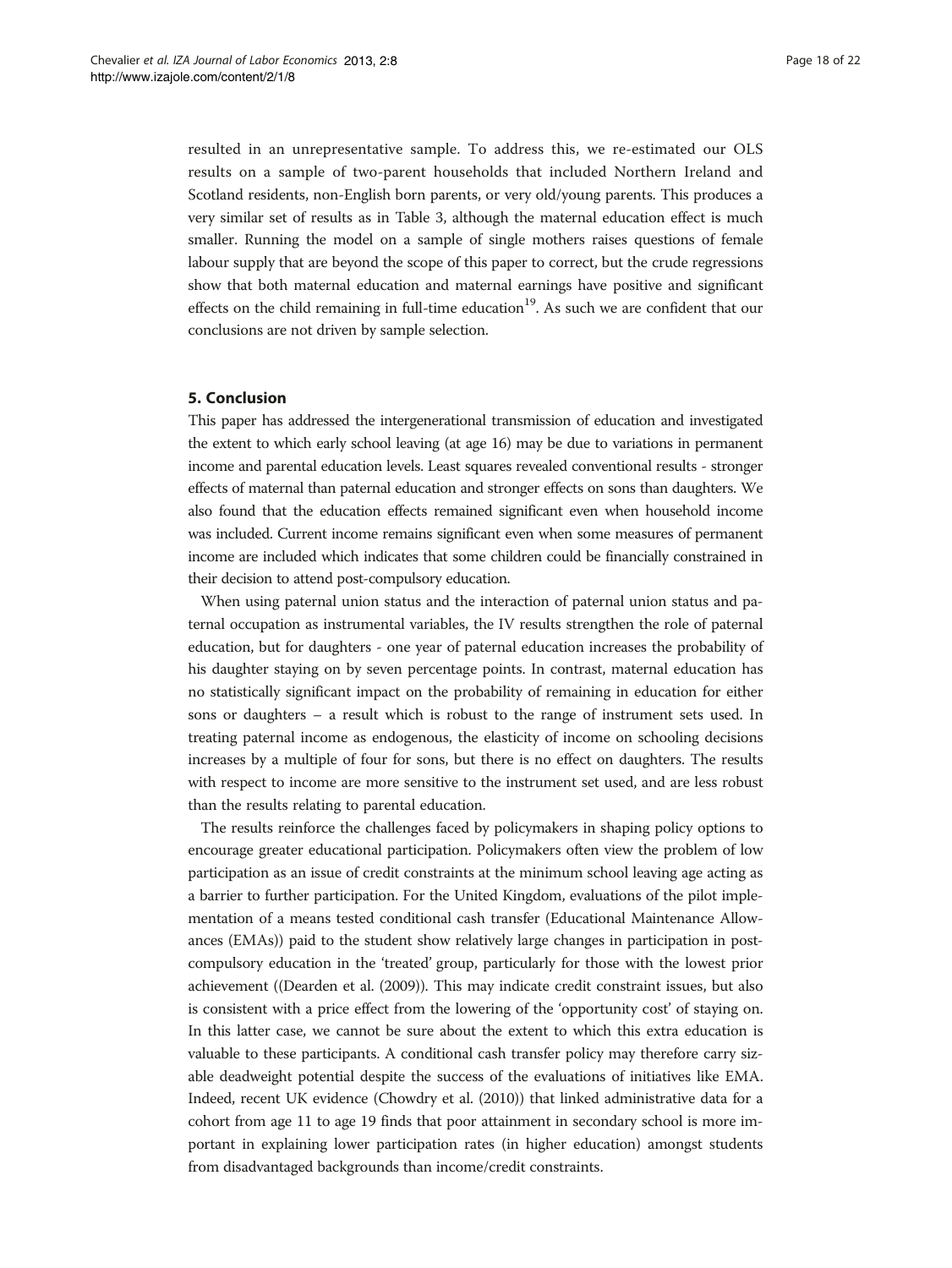In this paper we show that a policy of increasing family permanent income through increasing parental education would also have some positive effects, especially for daughters. More importantly, a focus on increasing participation can have 'multiplier' effects through the intergenerational impact - the recently proposed increase of the de facto school leaving age in the UK to 18 would also benefit future generations through direct intergenerational transmission of educational choice, especially through the father.

#### Endnotes

<sup>1</sup>We also investigate the relative effects of parental education levels and household income on educational achievement at age 16. High school students in England and Wales usually study up to ten subjects until the age of 16 which are then examined at the end of compulsory schooling in the school year that they reach 16. These are scored as  $A^*$  to G with  $A^*$  -C being regarded as passing grades. The government's objective is that 60% of all 16 year olds pass in at least five subjects. This level of achievement is usually required to progress into senior high school. Not surprisingly our estimated results for the effect on junior high school achievement closely parallel the results for early school leaving and so are not reported here, but are available on request.

 $2$ MTO programs are associated with noticeable improvements in child behavior and test scores, but whether these are caused by the financial gain, changes in the physical environment, school effects and/or peer-group changes remains unclear. Work on MTO by Sanbonmatsu et al. ([2011](#page-21-0)) suggests that MTO-driven neighbourhood effects on academic achievement were not significant.

<sup>3</sup>Acemoglu and Pischke ([2001\)](#page-20-0) use similar arguments to Mayer [\(1997\)](#page-21-0) and exploit changes in the family income distribution between the 1970's and 1990's. They find a 10 percent increase in family income is associated with a 1.4% increase in the probability of attending a four-year college. Loken ([2010](#page-21-0)) studies the long-term effect of family income on children's educational attainment using the Norwegian oil shock in the 1970s as an instrument. They find no causal relationship.

<sup>4</sup>Prior to 1993 there was no earnings data in LFS. Between 1993 and 1998, earnings data is available only for fifth wave respondents; from 1998 the earnings data is collected in the first and in the final wave.

<sup>5</sup>Re-estimating without the 18 year olds showed no economically or statistically significant differences in results.

<sup>6</sup>We may thus underestimate participation if individuals postpone attending postcompulsory education until they are over 18. We believe this is a rather rare event.

<sup>7</sup>Whilst this may create some selection bias it would be difficult to overcome this in our data. Since parental separation is probably more likely for children with large (but unobservable) propensities to leave school early, and it is also likely to be negatively correlated with parental education and income we might expect to underestimate the effect of income and education on the dependent variables. We also examined the effects of living with a stepparent but found that while there was a negative stepparent effect, the interaction between this and education or income proved insignificant. Results are available on request.

<sup>8</sup>Note that due to institutional characteristics there are only a few parents with school leaving age of 17, 19, 20 and above 23.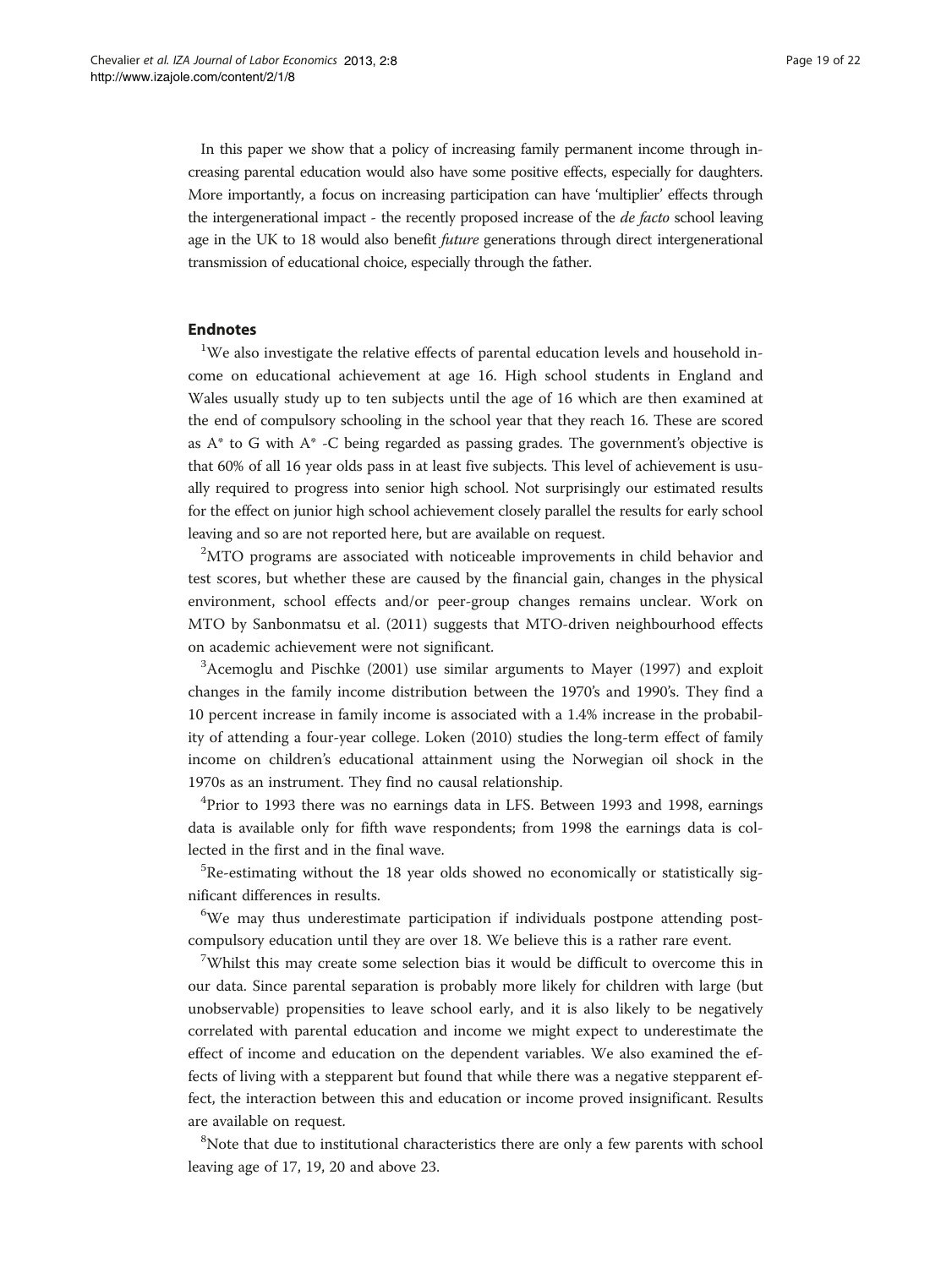<sup>9</sup>Official statistics from the Department for Children, Schools and Families show 67% of boys and 75% of girls (averaged over the years examined in this paper) choosing to stay so our own staying-on figures from LFS are a little higher. This is likely to be a reflection of the selections that we have made.

 $10$ Support for the view that unionization picks up differences in *labor market* productivity is mixed. Murphy and Topel ([1990](#page-21-0)) find that individuals who switch union status experience wage changes that are small relative to the corresponding cross-section wage differences, suggesting that union premia are primarily due to differences in unobserved ability. However Freeman ([1994](#page-20-0)) counters this view, arguing that union switches in panel data are largely spurious so that measurement error biases the union coefficient towards zero in the panel.

<sup>11</sup>The British Cohort Study (BCS) data, of all children born in England and Wales in a particular week in 1970, records, in considerable detail, the attitudes and behaviours of fathers towards their children. This data suggests rather small differences in attitudes and behaviours across union status. For example, 23% on unionised fathers disagreed with the statement that "The needs of children are more important than one's own", compared to 18% of the non-unionised; 60% (62%) of children with unionised (non-unionised) fathers watched TV less than 2 hours per day on a typical weekend day; 83% (88%) of unionised (non-unionised) fathers read stories more than once per week; 57% (52%) of unionised (nonunionised) fathers always (as opposed to often/sometimes/never) talked to his child even when busy; 79% (79%) of unionised (non-unionised) fathers showed the child physical affection at least once per day and 36% (37%) praised the child at least once per day; 94% (95%) of unionised (non-unionised) fathers has helped young children learn numbers, etc.; and 79% (80%) of unionised (non-unionised) fathers aspired for the child to continue in full-time education at age 16. The children also reported behaviour that might well reflect parenting styles. For example, 56% (54%) of the children of unionised (non-unionised) fathers made their own bed and 49% (52%) cleaned their own room.

 $12$ We use July rather than August for this comparison since there is likely to be some ambiguity with August-born children to the extent that schools exercised discretion at the margin.

<sup>13</sup>Standard errors are clustered at the household level throughout the analysis. Only about 13% of the sample are siblings. The analysis is repeated separately for sons and daughters. Only about 7% of the sample are same-sex siblings and hence used to estimate the same equations.

 $14$ The marginal effects from probit estimation are very close to the linear probability model coefficient estimates and are available on request.

<sup>15</sup>We control for smooth cohort trends by including a cubic function of parents months/years of birth. Full results are available on request. Similar estimates based on probit models are also available.

 $16$ Greater flexibility could be sought but at the cost, of course, of potential weakness in the instruments.

<sup>17</sup>The corresponding first stage equations, not reported here, were estimated separately for blue collar and white collar fathers.

<sup>18</sup>Results available on request.

<sup>19</sup>Results available on request.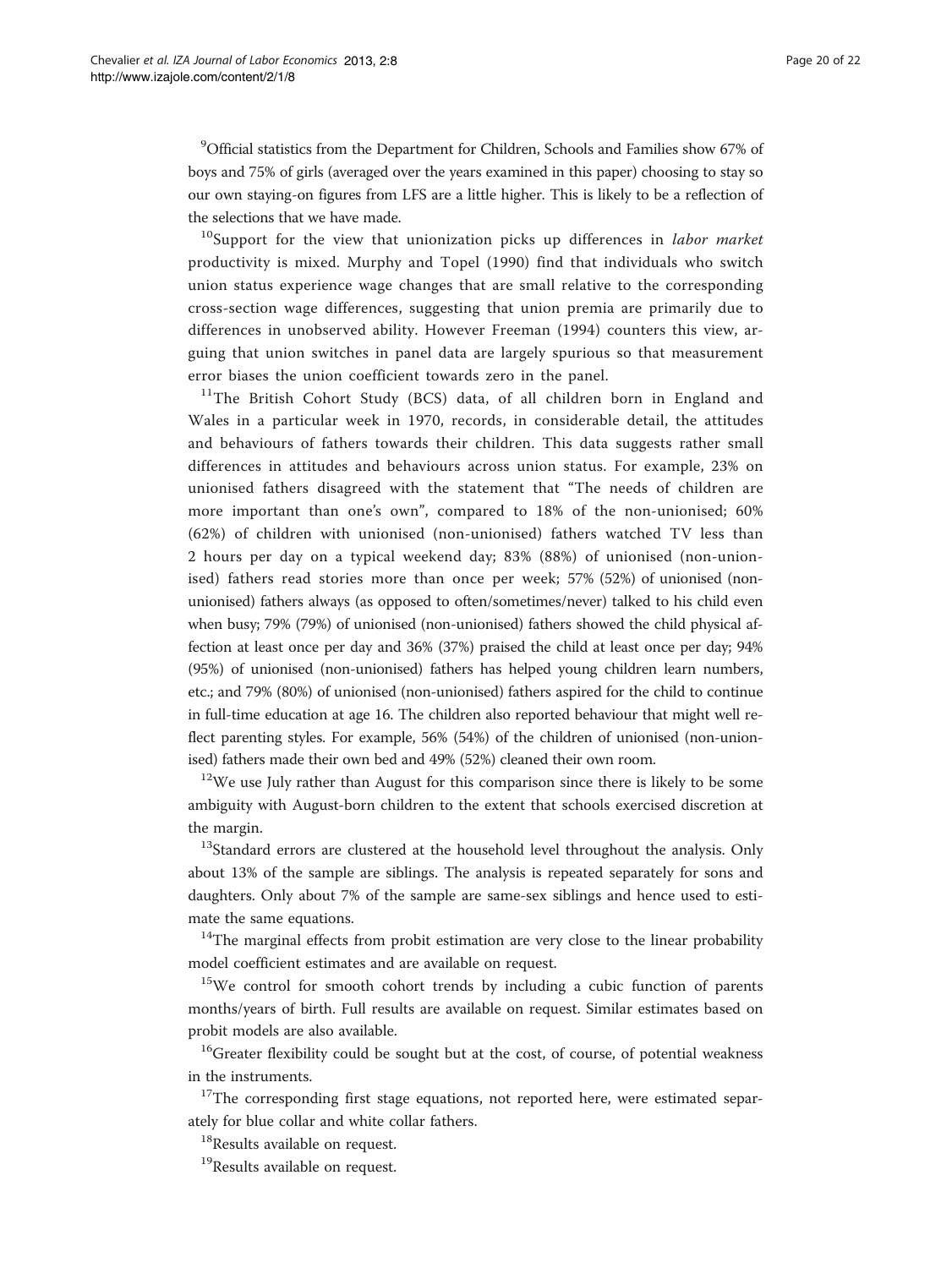#### <span id="page-20-0"></span>Competing interests

The IZA Journal of Labor Economics is committed to the IZA Guiding Principles of Research Integrity. The authors declare that they have observed these principles.

#### Acknowledgements

Financial support from the HM Treasury Evidence Based Policy programme, the Nuffield Foundation Small Grant Scheme and the award of a Nuffield Foundation New Career Development Fellowship to Harmon is also gratefully acknowledged. Chevalier is also a Research Fellow at the University College Dublin Geary Institute. We are grateful to Pedro Carneiro, Kevin Denny, Robert Haverman, Lisa Farrell, Robin Naylor, Bobbi Wolfe and seminar participants at ANU Canberra, CEMFI in Madrid, RAND in Santa Monica, the University of Glasgow, School of Public Health at Harvard University, the Melbourne Institute, RMIT, University of Warwick and the Tinbergen Institute for comments. We also thank the Associate Editor and Referees for suggestions that have greatly improved the manuscript. The data used in this paper was made available by the UK Data Archive at the University of Essex. We will provide every assistance to other approved researchers who wish to use this data to replicate and extend our analysis. Responsible editor: Pierre Cahuc.

#### Author details

<sup>1</sup>Royal Holloway, University of London, London, UK and IZA, Bonn, Germany. <sup>2</sup>University of Sydney, Sydney Australia and IZA, Bonn, Germany. <sup>3</sup>TILDA, Trinity College Dublin and ESRI, Dublin. <sup>4</sup>Lancaster University Management School, Lancaster, UK and IZA, Bonn, Germany.

Received: 21 September 2013 Accepted: 12 November 2013 Published: 09 Dec 2013

#### References

- Acemoglu D, Pischke JS (2001) Changes in the wage structure, family income, and Children's education. Eur Econ Rev 45(4–6):890–904
- Almond D, Currie J (2010) Human capital development before age five. National Bureau of Economic Research, Inc, NBER Working Papers. 15827, Cambridge, Massachusetts, USA
- Angrist JD, Pischke J-S (2009) Mostly Harmless Econometrics: An Empiricist's Companion. Princeton University Press, Princeton and Oxford
- Behrman JR, Rosenzweig MR (2002) Does increasing women's schooling raise the schooling of the next generation? Am Econ Rev 92(1):323–334
- Bjorklund A, Lindahl M, Plug E (2006) The origins of intergenerational associations: lessons from Swedish adoption data. Q J Econ 121(3):999–1028
- Björklund A, Salvanes KG (2011) Chapter 3 Education and Family Background: Mechanisms and Policies. In: Eric A, Hanushek SM, Ludger W (ed) Handbook of the Economics of Education, vol Volume 3, 2011th edition. Elsevier, pp 201–247
- Black SE, Devereux PJ (2011) Chapter 16 Recent Developments in Intergenerational Mobility. In: David C, Orley A (ed) Handbook of Labor Economics, vol Volume 4, Part B. Elsevier, pp 1487–1541
- Black SE, Devereux PJ, Salvanes KG (2005) Why the apple doesn't fall far: understanding intergenerational transmission of human capital. Am Econ Rev 95(1):437–449
- Blanden J, Gregg P (2004) Family income and educational attainment: a review of approaches and evidence for Britain. Oxf Rev Econ Policy 20(2):245–263
- Cameron SV, Heckman JJ (1998) Life cycle schooling and dynamic selection bias: models and evidence for five cohorts of American males. J Polit Econ 106(2):262–333
- Carneiro P, Heckman JJ (2004) Human Capital Policy. In: Heckman JJ, Krueger AB (ed) Inequality in America. MIT Press, Cambridge
- Chevalier A, Harmon C, Walker I, Zhu Y (2004) Does education raise productivity, or just reflect it? Economic Journal 114(499):F499–F517
- Chevalier A, Lanot G (2002) The relative effect of family characteristics and financial situation on educational achievement. Educ Econ 10(2):165–181
- Chowdry H, Crawford C, Dearden L, Goodman A, Vignoles A (2010) Widening participation in higher education: analysis using linked administrative data. Institute for Fiscal Studies, IFS Working Papers: W10/04, London, UK
- Crawford C, Dearden L, Meghir C (2007) When You Are Born Matters. The Impact of Date of Birth on Child Cognitive Outcomes In England. The Institute for Fiscal Studies, London, UK
- Currie J, Moretti E (2003) Mother's Education and the intergenerational transmission of human capital: evidence from college openings. Q J Econ 118(4):1495–1532
- Dearden L, Emmerson C, Frayne C, Meghir C (2009) Conditional cash transfers and school dropout rates. J Hum Resour 44(4):827–857
- Dixon M, Gregg P, Robinson H (2013) Early, Late or Never? When does Parental Education Impact Child Outcome? IZA Discussion Paper, Bonn, Germany
- Freeman RB (1994) H. G. Lewis and the study of union wage effects. J Labor Econ 12(1):143–149
- Harmon C, Walker I (1995) Estimates of the economic return to schooling for the United Kingdom. Am Econ Rev 85(5):1278–1286
- Heckman JJ, Masterov DV (2005) Skill Policies for Scotland. In: Coyle D, Alexander W, Ashcroft B (ed) New Wealth for Old Nations: Scotland's Economic Prospects. Princeton University Press, Princeton and Oxford, pp 119–165
- Holmlund H, Lindahl M, Plug E (2011) The causal effect of parents' schooling on Children's schooling: a comparison of estimation methods. J Econ Lit 49(3):615–651